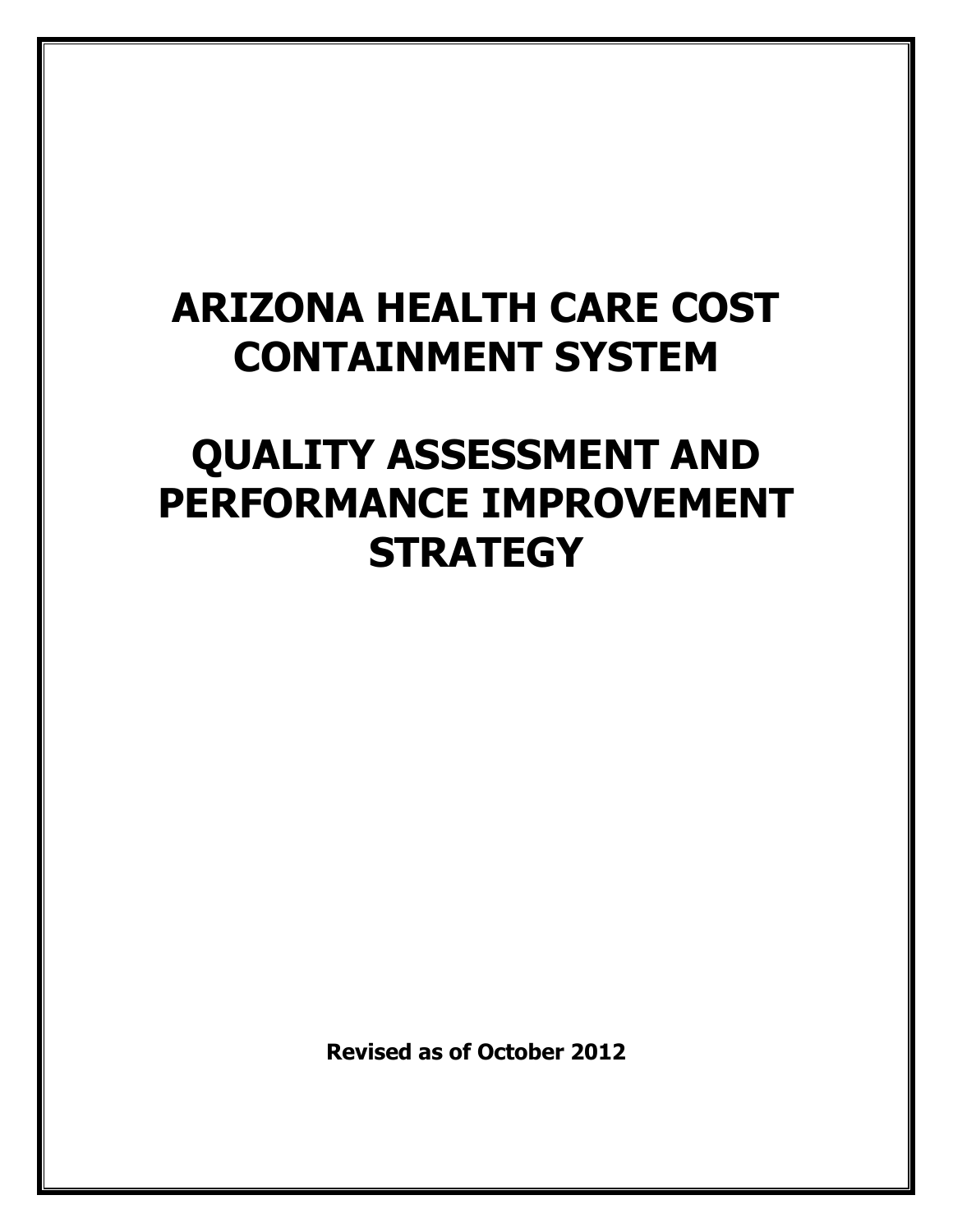AHCCCS Quality Assessment & Performance Improvement Strategy

## **TABLE OF CONTENTS**

# **SECTION CONTENT PAGE**

**Preface**

| I. Introduction                             | A. Overview<br><b>History of Program</b><br>1.<br>Mission<br>2.<br>3.<br>Vision<br>4. Process For Overall Quality Strategy<br>Development, Review And Revision | $\mathbf{1}$<br>1<br>$\mathbf{1}$<br>$\mathbf{2}$<br>$\overline{2}$ |
|---------------------------------------------|----------------------------------------------------------------------------------------------------------------------------------------------------------------|---------------------------------------------------------------------|
|                                             | <b>B.</b> Quality Strategy Objectives<br>1. Quality Strategy Scope<br>2. Five Year Strategic Goals and Objectives<br>3. Quality Strategy Progress              | 9<br>9<br>9<br>11                                                   |
| II. Assessment                              | A. Quality and Appropriateness of Care                                                                                                                         | 17                                                                  |
|                                             | B.(1) Managed Care Organization (MCO)/<br>Pre-Paid Inpatient Health Plan (PIHP)<br>Requirements                                                                | 24                                                                  |
|                                             | B.(2) MCO/PIHP Contractual Compliance                                                                                                                          | 26                                                                  |
|                                             | C. Evolution of Health Information Technology                                                                                                                  | 29                                                                  |
| III. Improvement/<br><b>Intervention</b>    |                                                                                                                                                                | 32                                                                  |
| <b>IV.</b> Strategy<br><b>Effectiveness</b> |                                                                                                                                                                | 34                                                                  |
| V. Conclusion                               |                                                                                                                                                                | 35                                                                  |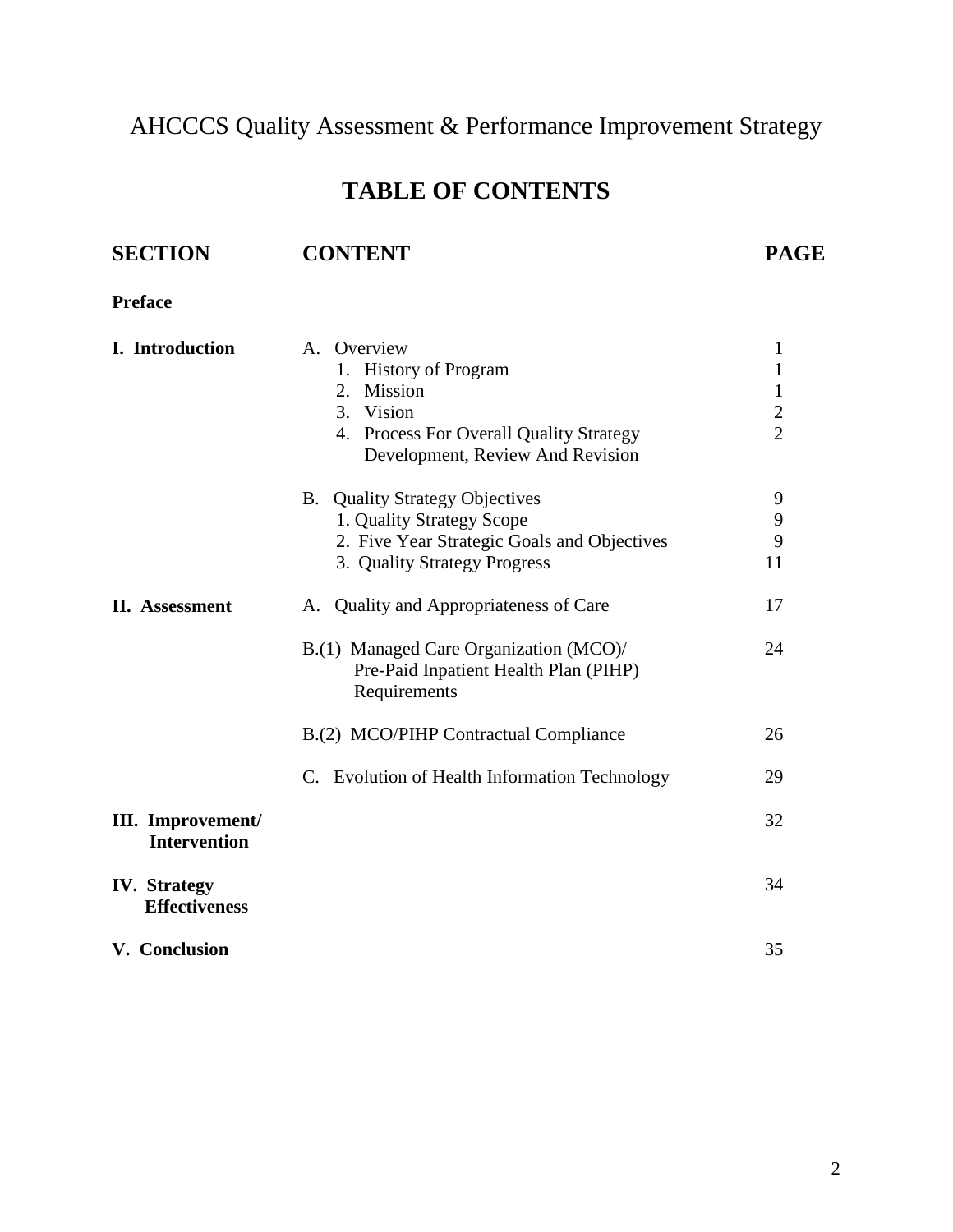

## **PREFACE**

In accordance with Code of Federal Regulations 42 CFR 438.200 et. seq., the federal regulation that is specific to Medicaid Managed Care, the Arizona Health Care Cost Containment System (AHCCCS) Quality Strategy was established in 2003. Since that time, it has been reviewed and revised as appropriate. The 2012 revision includes requirements under Section 401(c) (1) of the Children's Health Insurance Program Reauthorization Act of 2009 (CHIPRA). The AHCCCS Quality Assessment & Performance Improvement Strategy (Quality Strategy) is a coordinated, comprehensive, and pro-active approach to drive quality throughout the AHCCCS system by utilizing creative initiatives, monitoring, assessment, and outcome-based performance improvement. It is designed to ensure that services provided to members meet or exceed established standards for access to care, clinical quality of care, and quality of service. In addition, it leads to identification and documentation of issues related to those standards, and encourages improvement through incentives, or where necessary, through corrective actions. The Quality Strategy document adheres to the recommended Centers for Medicare and Medicaid Services (CMS) format.

AHCCCS develops and approves the Quality Strategy through the identification of specific goals and objectives as demonstrated throughout this document. Over time, emphasis has shifted from process measures to a more comprehensive process and outcomes based measurement. The Quality Strategy provides a framework for the overall goal of improving and/or maintaining the members' health status as well as fostering the increased resilience and functional health status of members with chronic conditions. Members, the public, and stakeholders provide input and recommendations regarding the content and direction of the Quality Strategy. The Agency maintains the ultimate authority for overseeing the Quality Strategy management and direction.

The Quality Strategy incorporates the following components as required by pertinent federal regulations. AHCCCS must:

- Have a strategy for assessing and improving the quality of managed care services offered by all Contractors;
- Document the strategy in writing;
- Provide for the input of members and stakeholders in the development of the strategy, including making the strategy available for public comment before adopting it as final;
- Ensure compliance with standards established by AHCCCS, consistent with the regulations;
- Conduct periodic reviews to evaluate the effectiveness of the strategy, and update the strategy as often as AHCCCS considers appropriate;
- Provide to CMS a copy of the initial strategy, and, whenever significant changes are made, a copy of the revised strategy; and
- Provide to CMS regular reports on the implementation and effectiveness of the strategy.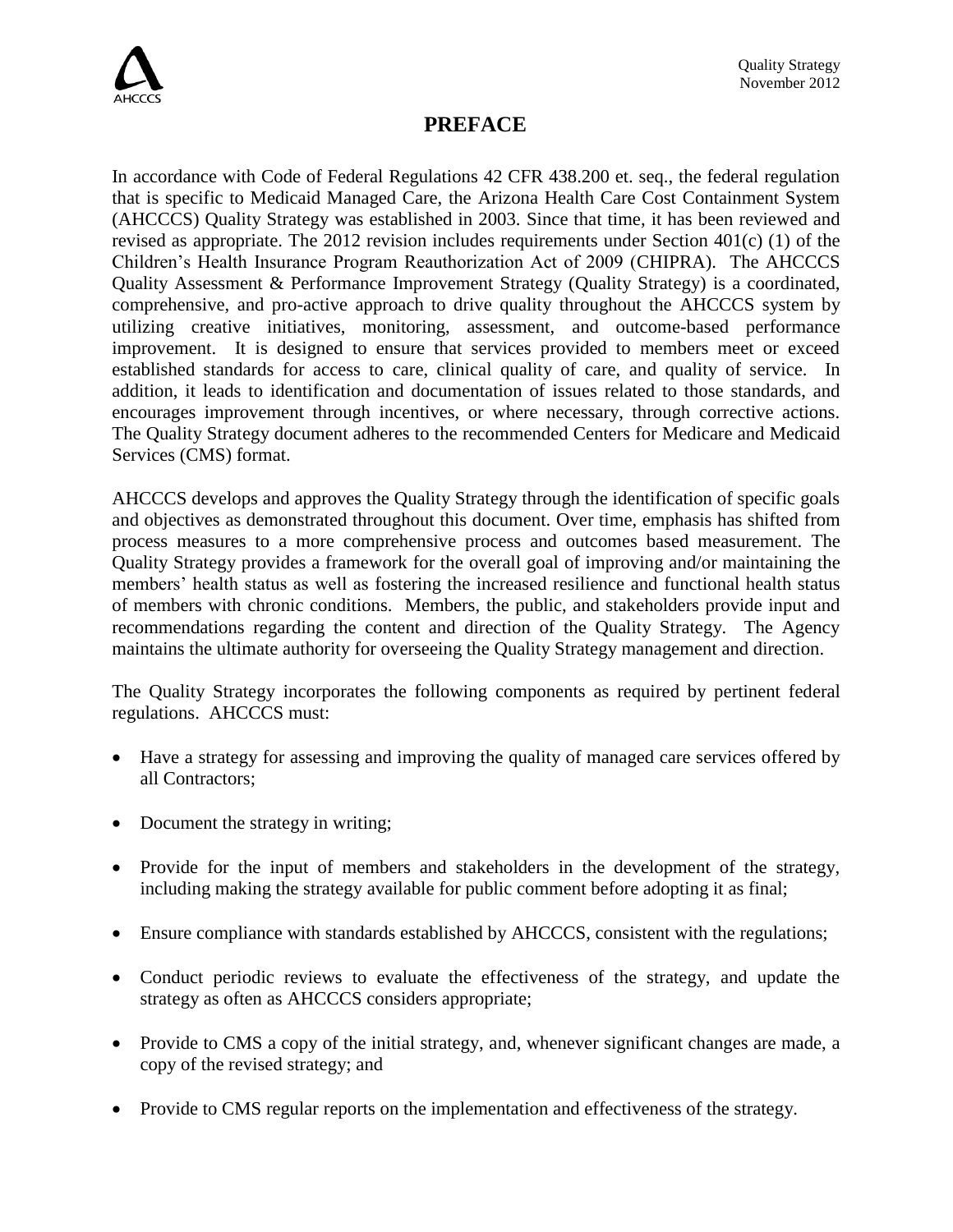The management responsibilities for the Quality Strategy are shared by several Divisions/Offices within the Agency. Internal and external collaborations/partnerships may be utilized to address specific initiatives and/or issues. AHCCCS oversees the Quality Strategy's overall effectiveness and the performance of its Contractors. AHCCCS is responsible for reporting Quality Strategy activities, findings, and actions to members, other stakeholders, Contractors, the Governor, legislators, and CMS. AHCCCS posts most reporting related to the Quality Strategy to its website to ensure transparency.

The Quality Strategy document is very closely aligned and interfaces with:

 The External Quality Review (EQR) report requirements as defined in 42 CFR 438.364 and Section  $401(c)(1)$  of CHIPRA. There are three mandatory activities which include 1) the review of the Managed Care Organizations/Prepaid Inpatient Health Plans (MCO/PIHP) compliance with specified standards for quality program operations, 2) the validation of state-required performance measures, and 3) the validation of state required performanceimprovement projects. AHCCCS is unique in the approach it uses for EQR activities. AHCCCS has, over the past 25 years, developed significant in-house resources, processes and expertise in monitoring its Managed Care Contractors, and thus performs most of the EQR functions. AHCCCS contracts with External Quality Review Organizations (EQROs) to review the AHCCCS staff quality monitoring activities. The EQRO is tasked with preparing an independent report that summarizes each AHCCCS Contractor's compliance, strengths, weaknesses, and implementation of corrective actions and identification of best practices for review and follow through by AHCCCS staff as warranted.

The EQR reports encompass specific details of the assessment, results and recommendations elated to the goals and strategies found in this document. This information is used to assess the effectiveness of the currently stated goals and strategies and provide a roadmap for potential changes and new goals and strategies.

 Quality strategies and deliverables are detailed in The AHCCCS 1115 Waiver Report. Progress and updates for the quality strategy are reported in Attachment II, "Quality Assurance/Monitoring Activity" of the section 1115 Waiver quarterly report.

A comprehensive Quality Strategy is a key priority for AHCCCS. AHCCCS has and will continue to collaborate with its stakeholders to optimize the health outcomes of its members.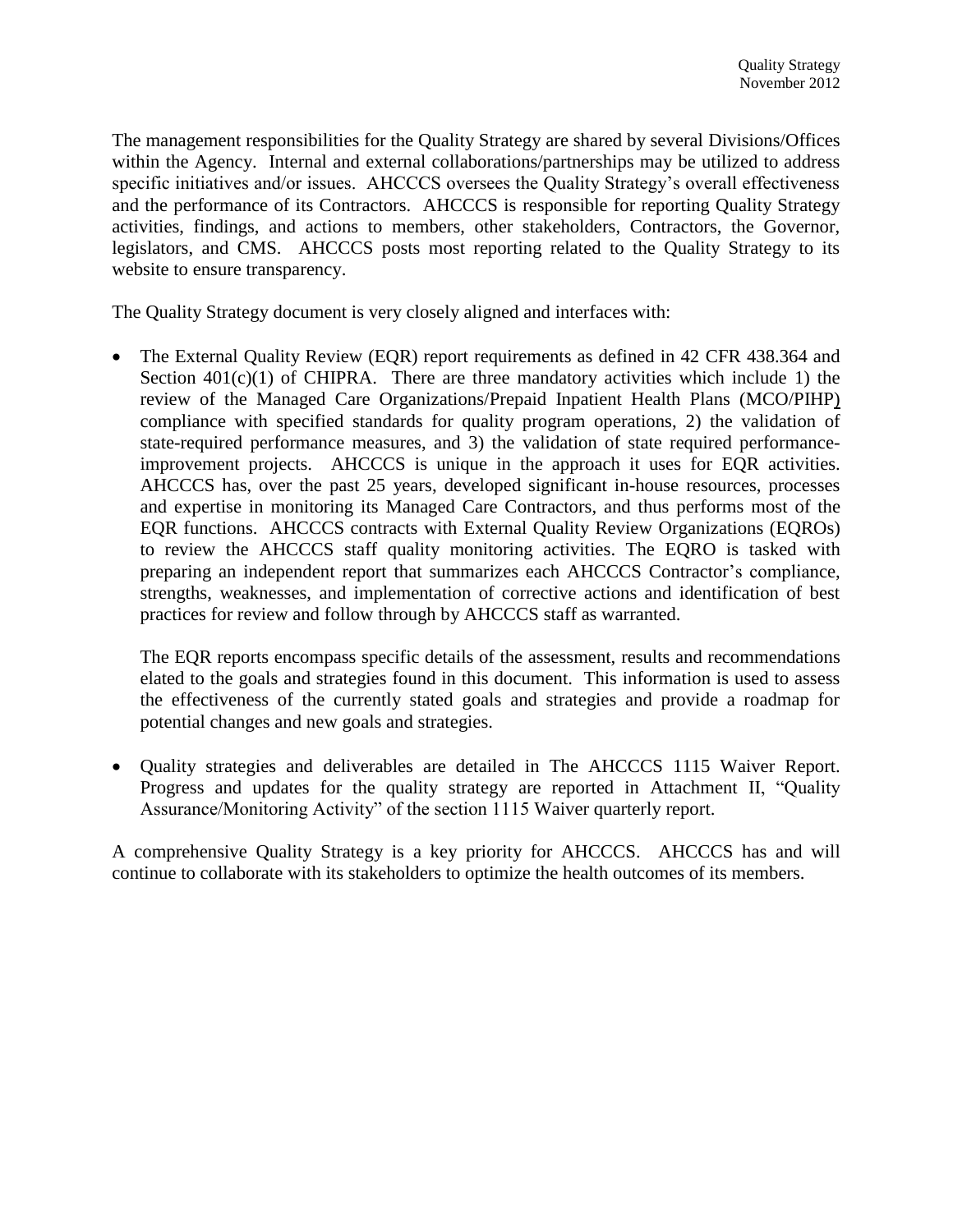#### **Links to documents related to the body of the Quality Strategy are as follows:**

- AHCCCS 1115 Waiver 2011-2016 <http://www.azahcccs.gov/reporting/federal/waiver.aspx>
- AHCCCS Five Year Strategic Plans: 2011-2015; 2012-2016; 2013-2017 <http://www.azahcccs.gov/reporting/PoliciesPlans/strategicplan.aspx>
- **AHCCCS** Contracts <http://www.azahcccs.gov/commercial/Purchasing/contracts.aspx>
- **AHCCCS** Reports
	- AHCCCS Performance Measure and Performance Improvement Project Reports <http://www.azahcccs.gov/reporting/quality/performancemeasures.aspx> <http://www.azahcccs.gov/reporting/quality/PIPs.aspx>
	- External Quality Review Organization Reports <http://www.azahcccs.gov/reporting/reports/EQR.aspx>
	- Quarterly Report to CMS http://www.azahcccs.gov/reporting/reports/quarterly.aspx
- AHCCCS Manuals
	- AHCCCS Contractor Operations Manual (ACOM) <http://www.azahcccs.gov/shared/ACOM.aspx?ID=contractormanuals>
	- AHCCCS Medical Policy Manual (AMPM) <http://www.azahcccs.gov/shared/MedicalPolicyManual/MedicalPolicyManual.aspx>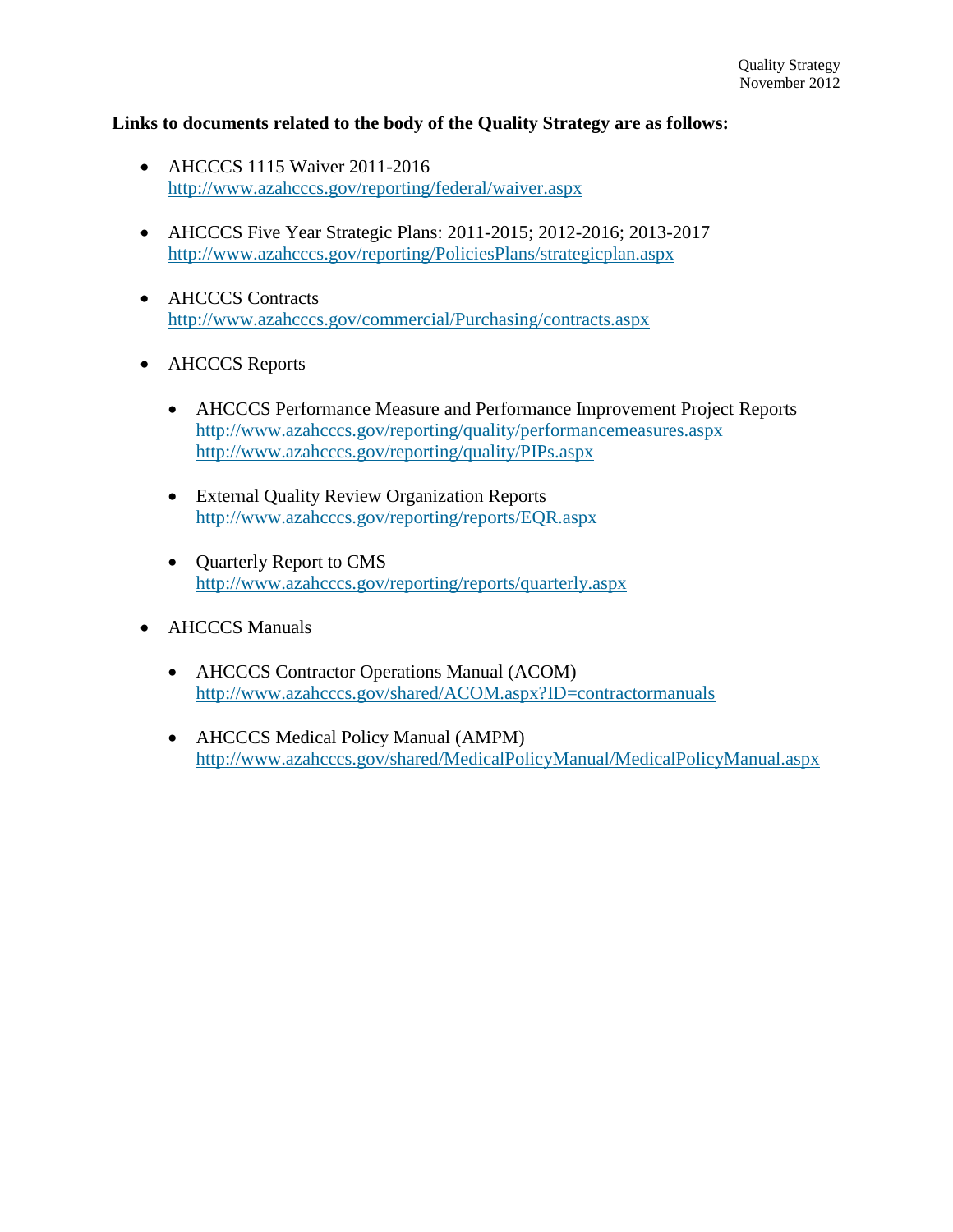

## **SECTION I: INTRODUCTION**

## **A. Quality Strategy Overview**

## **1. Background**

The Arizona Health Care Cost Containment System (AHCCCS) has operated under an 1115 Research and Demonstration Waiver since 1982, when it became the first statewide Medicaid managed care system in the nation. AHCCCS began its acute care program at that time. The Arizona Long Term Care System (ALTCS) was added in December of 1988 for persons with developmental disabilities. In January of 1989, ALTCS was expanded to include the Elderly and Physically Disabled (E/PD) populations. On October 1, 1990, AHCCCS began incorporating comprehensive behavioral health services, starting with coverage of seriously emotionally disabled children under the age of 18 years who required residential care. Over the next five years, behavioral health coverage was extended to all Medicaid-eligible persons.

Arizona extended coverage to children younger than 19 years of age under the State Children's Health Insurance Program (now Children's Health Insurance Program, or CHIP) on Nov. 1, 1998. The program, known in Arizona as KidsCare, provides a mechanism under which more children are covered for immunizations and other primary and preventive health services, as well as more acute medical and behavioral health services. Children enrolled under KidsCare receive services through the same Managed Care Contractors that provide services to children and adults enrolled under Medicaid and are eligible for the same package of health care benefits as Medicaid-eligible children.

Arizonans' approval of Proposition 204 added additional groups to the acute care population in 2001. The enrollment of new childless adults, however, is currently frozen. As of March 1, 2012, there are approximately 1.2 million AHCCCS members. Fourteen Managed Care Organizations (MCOs) and one Prepaid Inpatient Health Plan (PIHP) serve AHCCCS managed care members statewide. The one PIHP is limited to providing behavioral health services. Within the AHCCCS program, MCOs and PIHPs are called "Contractors."

#### **2. Mission**

The Quality Strategy supports the AHCCCS' Mission, "*Reaching across Arizona to provide comprehensive, quality health care for those in need.*" Inherent in carrying out this mission is AHCCCS' commitment to drive quality through the development of the Quality Strategy. The Agency establishes its goals, objectives and timetables for health care improvements. AHCCCS has had a formal Quality Initiative and Performance Improvement Plan since 1994. This commitment to quality was the foundation for fulfilling the quality strategy requirements initiated by the Centers for Medicare and Medicaid Services (CMS) in 2003.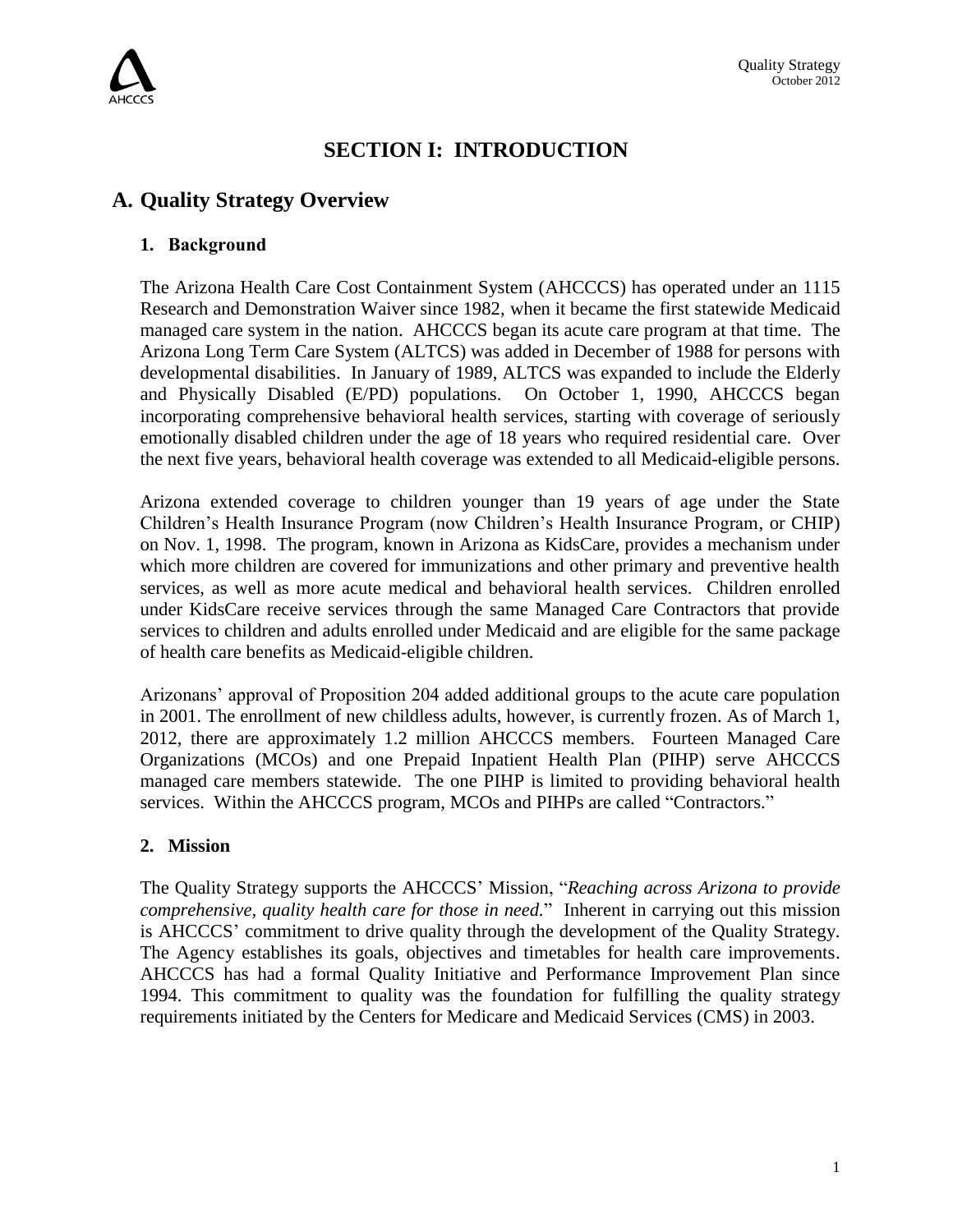

The Quality Strategy also supports the AHCCCS Vision: "Shaping tomorrow's managed health care from today's experience, quality and innovation." AHCCCS has long been respected as an innovator in the area of Medicaid managed care. Thoughtful quality strategies are intended to carry this reputation forward to meet ongoing challenges, and it is the Agency's goal to continue proactive engagement in quality initiatives.

## **4. Process For Overall Quality Strategy Development, Review And Revision**

AHCCCS has built its quality structure over time by means of its adherence to Federal requirements, continual review of applicable national standards and national and/or regional trends, collaboration with partners, and its own experiences. The Quality Strategy includes both the Medicaid and CHIP programs and encompasses AHCCCS acute and long-term care Contractors, the Arizona Department of Health Services, Division of Behavioral Health Services (ADHS/DBHS), and Children's Rehabilitative Services (CRS). It also incorporates measures to improve the Agency's internal processes involving enrollee information, monitoring and evaluation.

The Agency uses the steps described below when considering the addition of new clinical and non-clinical projects to enhance the well-being of its members. Using a workgroup process, AHCCCS first engages in a review of the current components of the Agency's quality initiative, examining the various processes in place to develop, review and revise quality measures. Second, a review is completed of AHCCCS materials that illustrate the focus on quality, which is central to the Agency's mission and vision. Finally, the Quality Strategy document is revised to include the overall strategic goals and objectives related to quality, the quality-improvement approach of the Agency, and the quality measurement initiatives and overview processes. AHCCCS also incorporates opportunities to improve care coordination by designing projects that include more than one aspect of a member's health care needs.

The specific components of the overall AHCCCS Quality Strategy are as follows:

a. Facilitating Stakeholder Involvement

The success of AHCCCS can be attributed, in part, to concerted efforts by the Agency to foster collaborative partnerships with its sister agencies, Contractors (Administrators and Medical Directors), providers (physicians, other professionals, and paraprofessionals) and the community (advocacy groups, non-profit and for-profit groups). Venues for suggestions and feedback, such as public forums, member councils, and meetings with Contractors and providers, are regularly sponsored by AHCCCS. In order to provide for public involvement and commentary on changes resulting from the Balanced Budget Act BBA regulations, the Affordable Care Act implementation and State program/policy changes, AHCCCS includes the Contractors in discussions regarding strategies and implementation of new activities. Examples include: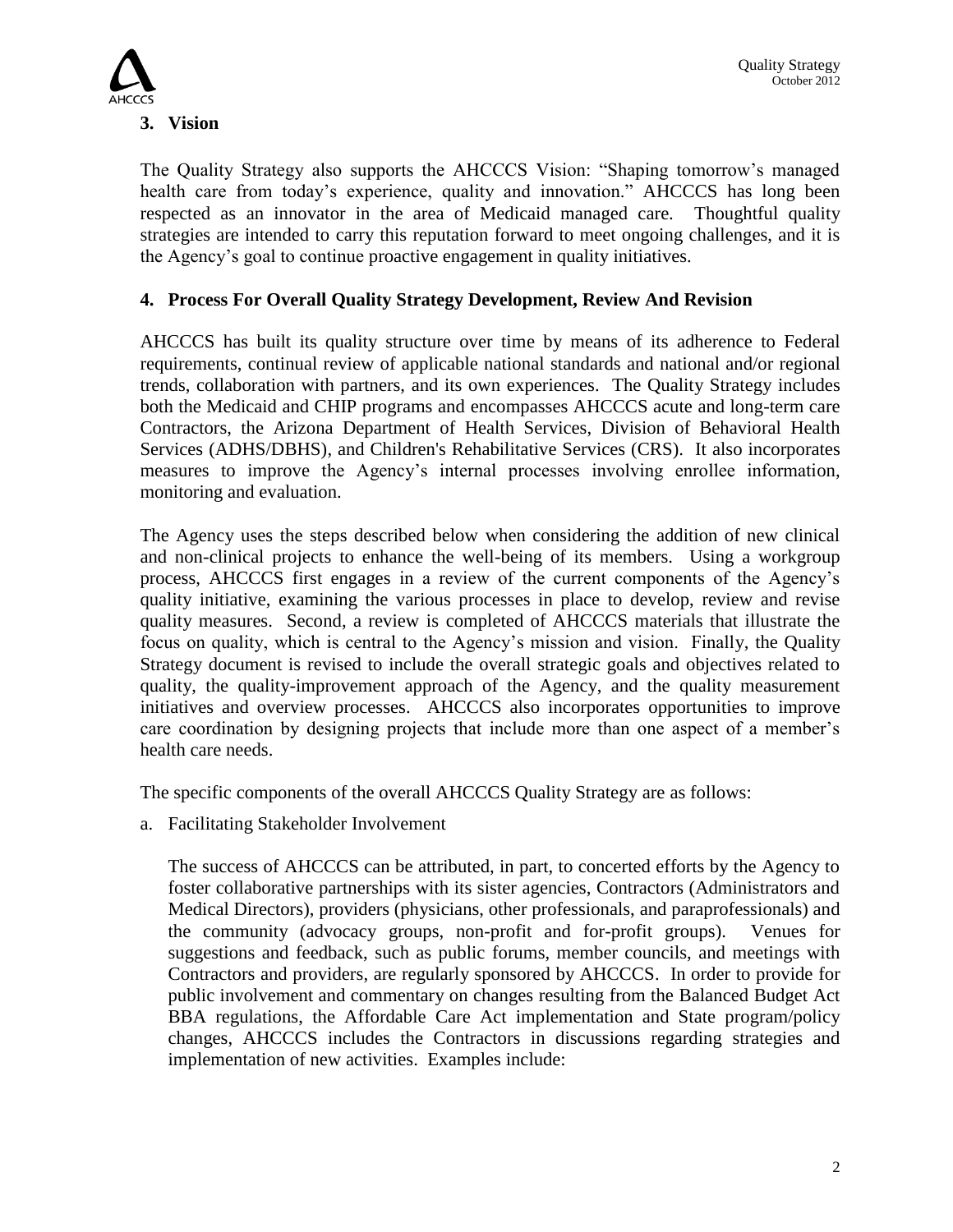

## **1) Direct Care Worker (DCW) Training and Testing Program**

In order to enhance quality of care for members, AHCCCS has instituted training and testing standards for DCWs who provide direct care services (i.e. Attendant Care, Personal Care and Homemaker services) to ALTCS members residing in their own home. All DCWs hired on or after October 1, 2012 are required to meet the new training and testing requirements to demonstrate proficiency related to the established competencies. AHCCCS adopted the "Principles of Caregiving" curriculum, created by the Arizona Direct Care Workforce Committee, as the only approved training modules and testing protocol for DCWs. The Committee was instituted in Arizona seven years ago with the aim of promoting a stable and competent direct care workforce to meet the growing need for support for the elderly and individuals with disabilities living at home. The Committee comprised of public and private partners (including AHCCCS staff, ALTCS Program Contractors and their respective contracted providers), created standardized competencies, training modules and a testing protocol for DCWs. In preparation for the program's implementation date, AHCCCS continues to solicit input from a variety of stakeholders on the policy standards and practices that guide the program's implementation.

## 2) **Community First Choice (CFC)**

CFC is a Home and Community Based Services (HCBS) option that is being considered for the ALTCS population. CFC development is guided by the Development and Implementation Council, which is primarily represented by ALTCS members. Other members include Contractor representatives, provider representatives and community stakeholders. The group is discussing a new attendant care model, Agency with Choice, which would be introduced under CFC. In July 2011 and December 2011, AHCCCS staff met with the ALTCS Contractor representatives to discuss operational issues that need to be considered when implementing CFC and Agency with Choice. During the past year, staff also consulted with a few provider agencies regarding challenges that they may face in implementing the Agency with Choice model. The Development and Implementation Council will continue to meet monthly or as needed through the development stages of the program and will then be involved in follow up discussions after CFC is implemented.

b. Developing and Assessing the Quality and Appropriateness of Care/Services for **Members** 

AHCCCS develops measures and assesses the quality and appropriateness of care/services for its members using the following processes:

1) Identifying Priority Areas for Improvement

AHCCCS regularly establishes key clinical and non-clinical areas on which to focus future efforts. This is done through analyses of state and national trends and in consultation with other entities working to improve health care in Arizona, such as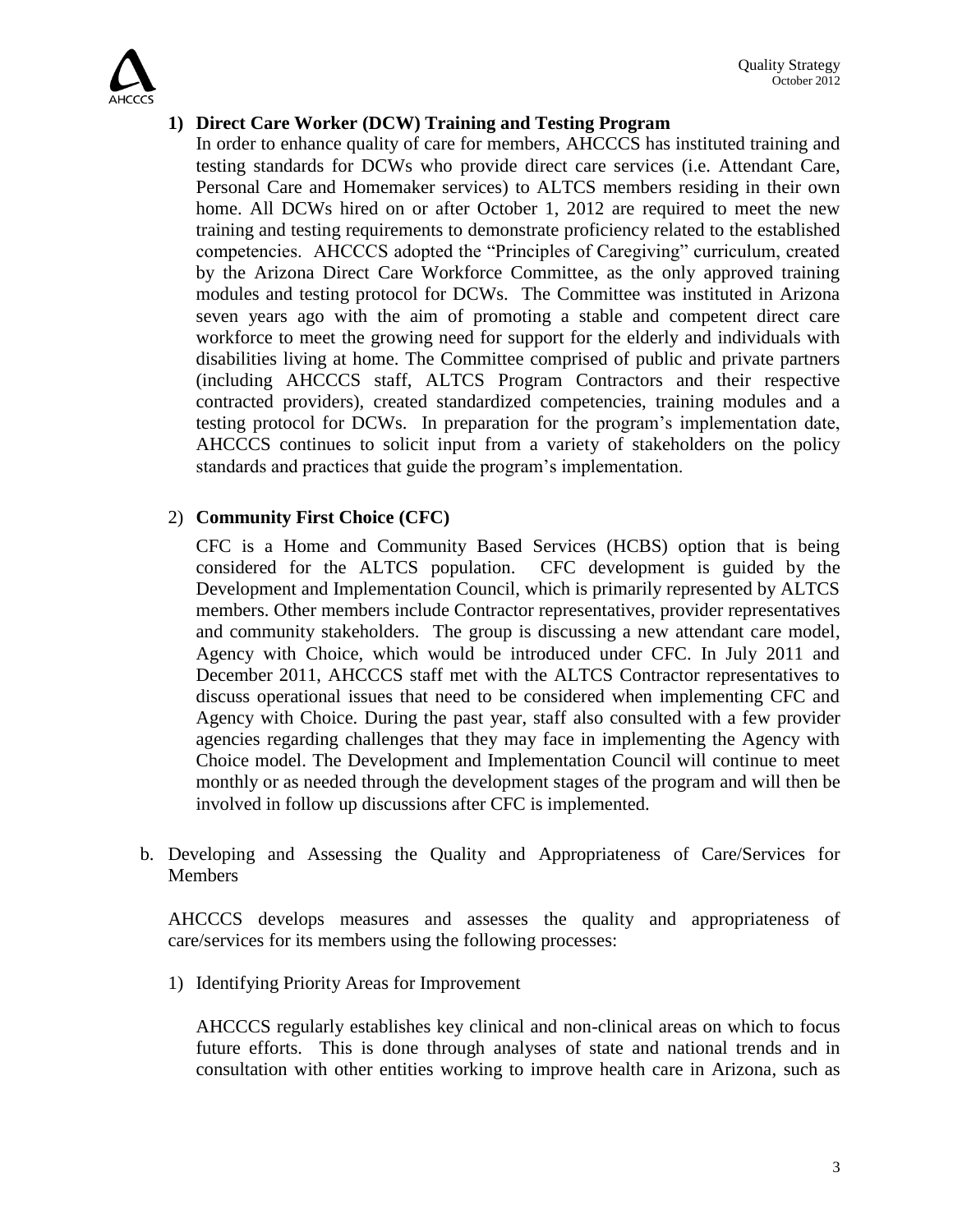

the Medicare Quality Improvement Organization (QIO), community leaders, other state agencies, and AHCCCS Contractors.

2) Establishing Realistic Outcome-Based Performance Measures

AHCCCS establishes minimum performance standards, goals, and benchmarks based on national standards, such as the NCQA National Medicaid means, whenever possible. Contractors are expected to achieve the minimum performance standard for performance measures. Performance measure reports, such as that for immunizations, may compare the Contractors' results with each other and with Medicaid and commercial health plan national averages. The rationale for establishing these measures is for Contractors to develop methods to continuously increase the well-being of their respective populations through the removal of barriers to care and ongoing process improvement. AHCCCS participates in national efforts focused on developing Medicaid and CHIP Core Measures to allow comparability across States' programs.

Each Contractor is expected to conduct Performance Improvement Projects (PIPs) in clinical care and non-clinical areas that are expected to have a favorable impact on health outcomes and member satisfaction. Utilizing financial, population, and disease-specific data and input from the Contractors, AHCCCS selects an indicator of performance improvement to be measured across Contractors. For each mandated PIP, AHCCCS develops a methodology to measure performance in a standardized way across Contractors and manages data collection and analysis. In this way, AHCCCS ensures that the project is implemented by Contractors in a consistent manner and yields results that can be analyzed by individual Contractors, as well as by other stratifications and for the program overall. In addition, Contractors are required to review their data and quality measures to determine Contractor-specific Performance Improvement Projects.

3) Identifying, Collecting and Assessing Relevant Data

Methods may vary given the project. Data sources can include, but are not limited to: administrative data (e.g. member demographics, encounters), interview findings and survey results. The Agency and/or its Contractors may also use an External Quality Review Organization (EQRO) to assist in some or all phases of a project.

4) Providing Incentives for Excellence and Imposing Sanctions for Poor Performance

In 2003, AHCCCS began posting aggregate results of performance measures on the AHCCCS website. Web site postings have been expanded to include Contractors' individual performance measure rates. It is expected that the postings are viewed as incentives by Contractors to improve their performance rates. AHCCCS will continue to explore creative ways to provide incentives for performance improvement and positive outcomes.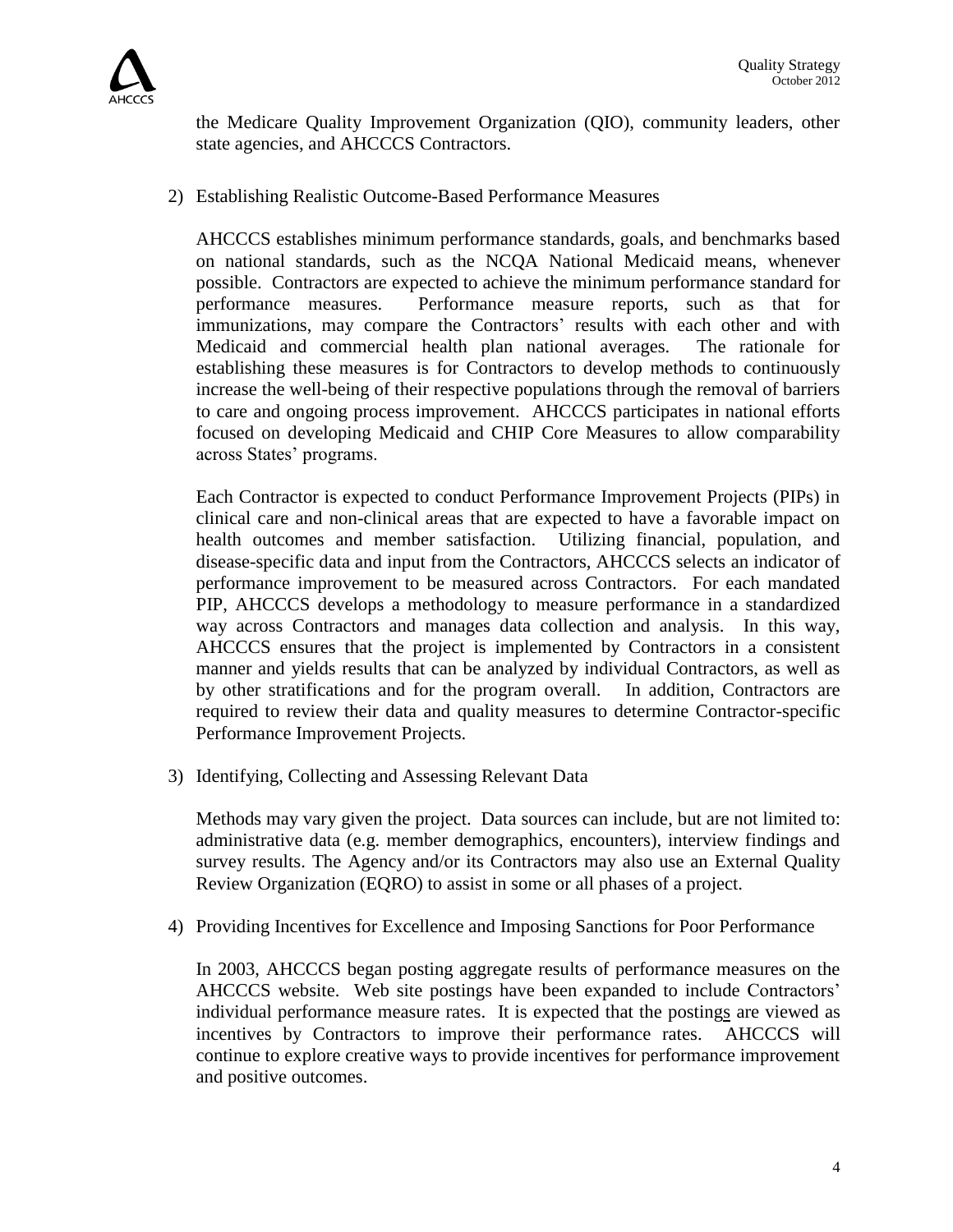Corrective Action Plans (CAPs) are required from Contractors not achieving minimum performance standards. This approach has resulted in a positive trend overall in performance measure rates and a positive impact for AHCCCS members. In order to make the CAP process more robust, AHCCCS requires Contractors to evaluate, at least annually, each corrective action and to determine whether it effectively improves performance. The Agency determines whether Contractors evaluate the effectiveness of these corrective actions during annual site visits.

AHCCCS provides various incentives and technical assistance, and may impose sanctions if improvement is not achieved. Sanctions include, but are not limited to, financial and enrollment-related measures. An example of an incentive is an increase in the auto-assignment algorithm for Contractors who demonstrate improved quality of care in specific performance measures. Contractor sanctions are also posted to the AHCCCS web site as a mechanism to improve performance and comply with transparency initiatives.

5) Sharing Best Practices

AHCCCS regularly shares best practices and provides technical assistance to its Contractors. In addition, Contractors are encouraged to share evidence-based best practices with each other and their providers. An example of this is the sharing of successful interventions during quarterly AHCCCS Contractor Quality Management meetings.

c. Including Medical Quality Assessment and Performance Improvement Requirements in the AHCCCS Contracts

AHCCCS includes all federally required elements in the contracts and monitors them accordingly.

d. Regular Monitoring and Evaluating of Contractor Compliance and Performance

AHCCCS monitors and evaluates access to care, organizational structure and operations, clinical and non-clinical quality measurement and performance improvement outcomes through:

1) Annual On-Site Operational and Financial Reviews

AHCCCS conducts administrative Operational and Financial Reviews (OFRs) of each Contractor. During an OFR, Agency staff from the Division of Health Care Management (DHCM), the Office of Administrative and Legal Services (OALS), the Division of Business and Finance (DBF), and the Office of Inspector General observes the operations of Contractor personnel, interview key staff and review documentation.

AHCCCS utilizes the OFR process to meet the requirements of the Medicaid Managed Care Regulations (42 CFR 438.364), and to determine the extent to which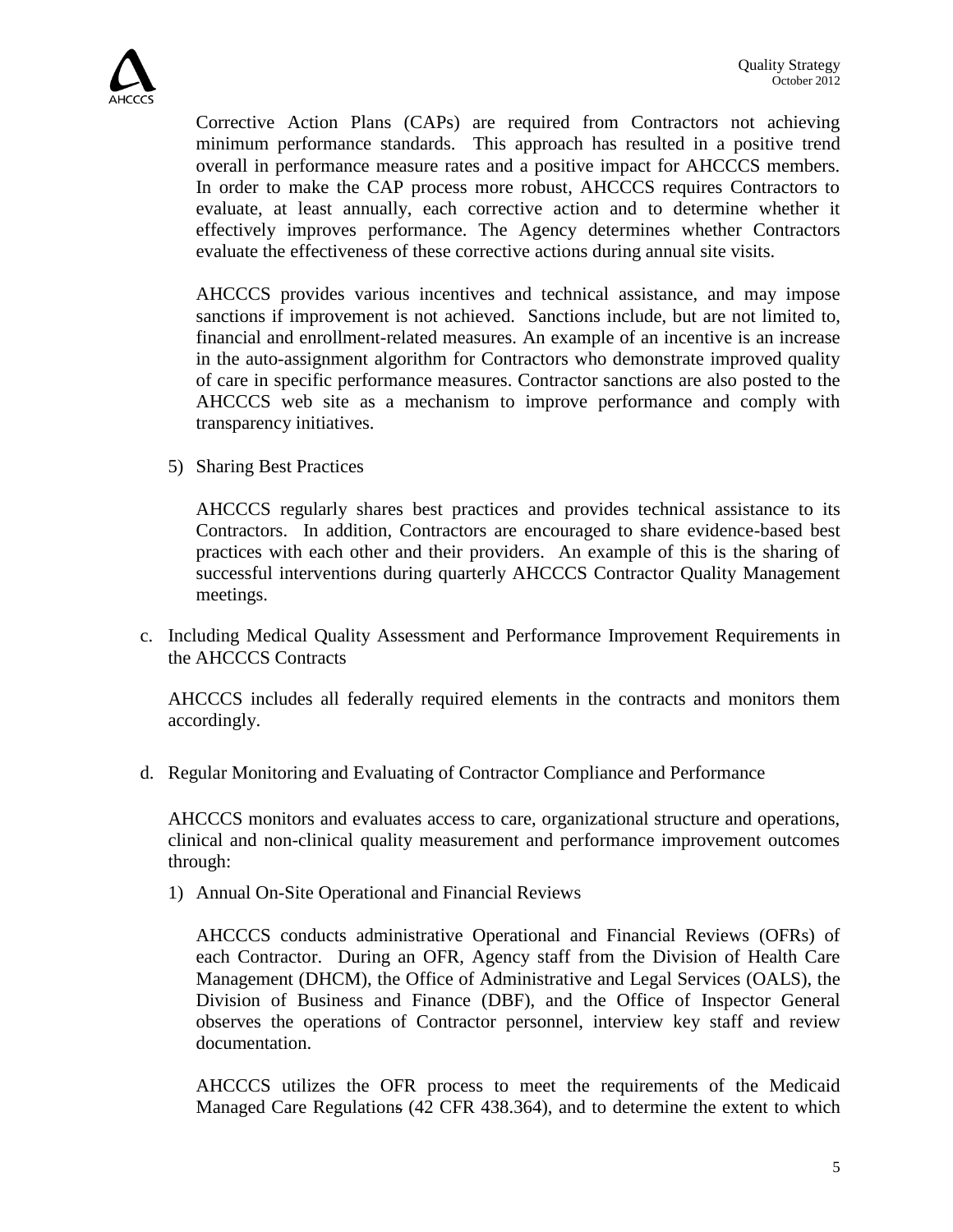

each Contractor meets the AHCCCS contract requirements, AHCCCS policies, and additional federal and state requirements. AHCCCS also uses the OFR to increase its knowledge of each Contractor's operational and financial procedures, provide technical assistance and identify areas for improvement and areas of noteworthy performance and accomplishment. Additionally, the AHCCCS Administrative staff reviews the progress in implementing the recommendations made during prior OFRs, determines each Contractor's compliance with its own policies and procedures and evaluates its effectiveness.

- 2) Ongoing Review and Analysis of Plans, Evaluations, and Reports (refer to Section II for more detail), Including, but not Limited to:
	- a) Case Management Plan
	- b) Cultural Competency Evaluation
	- c) Enrollee Appeal and Provider Claim Dispute Report
	- d) Enrollee Grievance Report
	- e) Early and Periodic Screening Diagnosis and Treatment (EPSDT) Plan
	- f) Maternity Plan
	- g) Medical Management Plan and Evaluation
	- h) Member / Provider Council Plan
	- i) Network Development and Management Plan
	- j) Quality Management Plan and Evaluation
	- k) Quality Management Quarterly Reports
	- l) Credentialing Quarterly Reports
	- m) Service gap reports for Attendant Care, Personal Care, Housekeeping and Respite Care
- 3) Review and Analysis of Program-Specific Performance Measures and Performance Improvement Projects

On a regular basis, AHCCCS reviews results by Contractor for the quality management performance measures. Results are compared with minimum performance standards specified in contract, and trends are identified. Results of measurements for performance improvement projects also are reviewed and analyzed by Contractor. Appropriate action, such as requiring Contractors to implement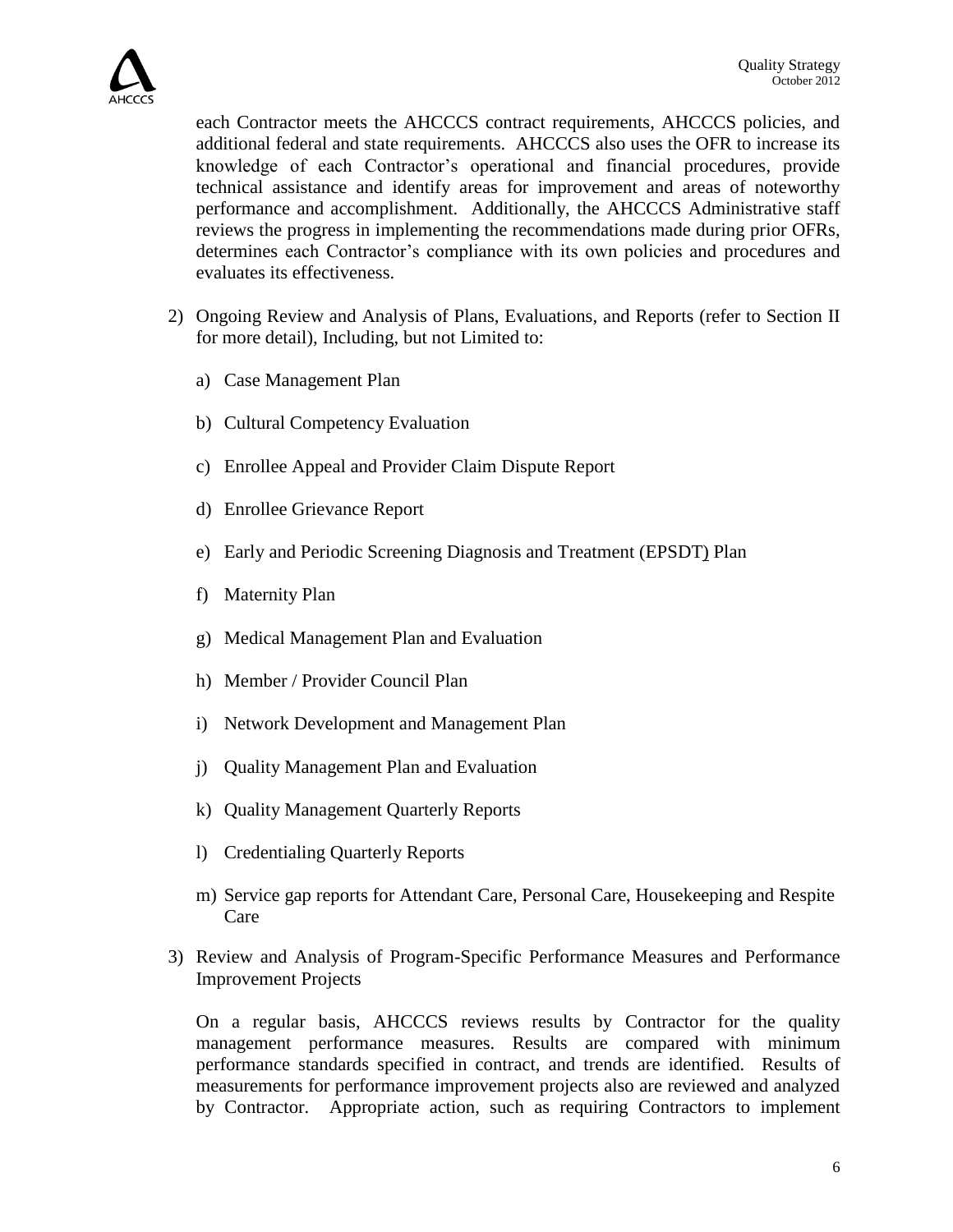

corrective action plans and/or providing technical assistance to Contractors, is taken dependent on findings.

- 4) Meetings and Staffings
	- a) AHCCCS holds semi**-**annual meetings with Contractors with representation from DHCM administration, operations, finance, quality management, medical management, and encounters to review Contractor performance and discuss identified trends. These meetings also provide for open discussion and serve as opportunities for AHCCCS to offer technical assistance in areas with which a Contractor may be struggling.
	- b) The DHCM, OALS and Division of Member Services meet quarterly to share and discuss the performance of the Managed Care Organizations. Areas of review include member services, claims, encounters, quality management, grievance and appeals, medical management, finance and overall operational performance. These meetings afford AHCCCS an opportunity to identify individual trends and trends that cross Contractors.
- e. Maintaining an Information System that Supports Initial and Ongoing Operations and Review of the Established Quality Strategy

AHCCCS uses a statewide, automated managed care data system to support the processing, reporting, research and project needs of the Agency and its Contractors.

AHCCCS performs extensive data validation of managed care data. Records of services provided, known as encounter data, are submitted to the Agency for all covered services including institutional, professional, dental, and medication/pharmacy services, in standard HIPAA and NCPDP formats, and are subject to extensive data standards and data quality editing. AHCCCS also performs annual validation studies on Contractor encounter data to ensure that the data has been reported in a timely manner, and is accurate and complete. In 2005, the Agency established a "data warehouse," known as the AHCCCS Data Decision Support System (ADDS), which provides a timely and flexible way to monitor performance measure data. Utilization data may be reviewed by multiple characteristics such as diagnosis, service, age, gender or another characteristic type based on the area under consideration.

f. Reviewing, Revising and Beginning New Projects in any Given Area of the Quality Strategy

Review and revision of the components of the Quality Strategy is an ongoing process for AHCCCS. New projects and/or strategies may evolve from current ones. Success with improvements and outcomes is monitored over time for sustainability prior to retiring projects. The process repeats itself for the development of new studies, which are followed by interventions to improve the health and well-being of AHCCCS members.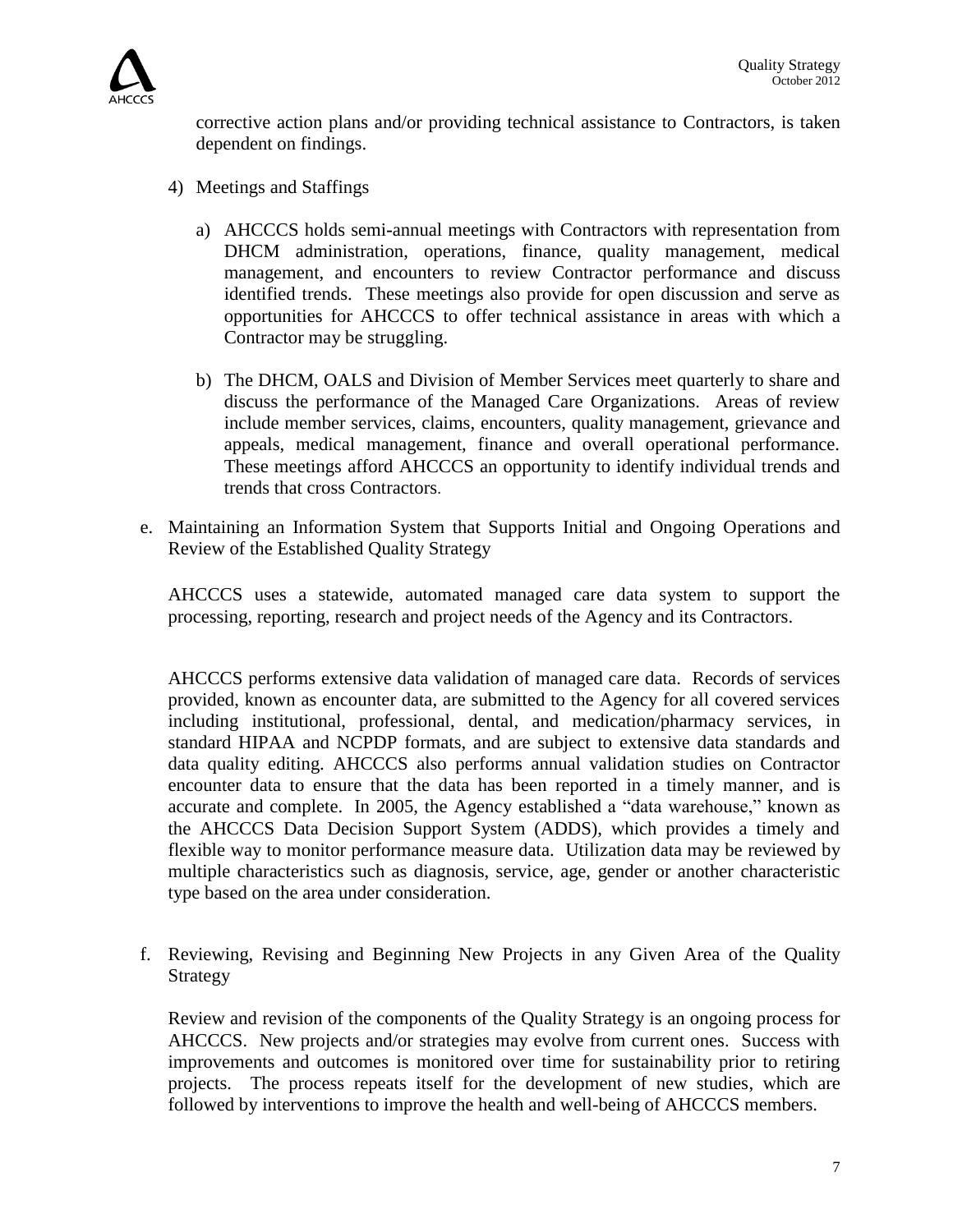

#### g. Public Involvement

For the original document, as well as any subsequent substantive changes to the Quality Strategy, the Agency solicits input from the Director's State Medicaid Advisory Committee (SMAC). The Committee includes the Director of AHCCCS; representation from the American Indian community; AHCCCS members; senior, disabled, and child advocacy communities; nursing facility and home and community based services advocates; the medical community (physicians); the Arizona Department of Health Services (ADHS); and the Arizona Department of Economic Security (DES). SMAC holds open meetings that are regularly attended by citizens, in addition to council members.

h. Frequent Strategy Evaluation

In an effort to maintain a commitment to continuous improvement, the Quality Strategy document is reviewed annually and/or when a significant change occurs. Corresponding changes to Agency documents such as policy manuals and contracts are made as appropriate. A significant change is defined as any change to the Quality Strategy that may reasonably be foreseen to materially affect the delivery or measurement of the quality of health care services.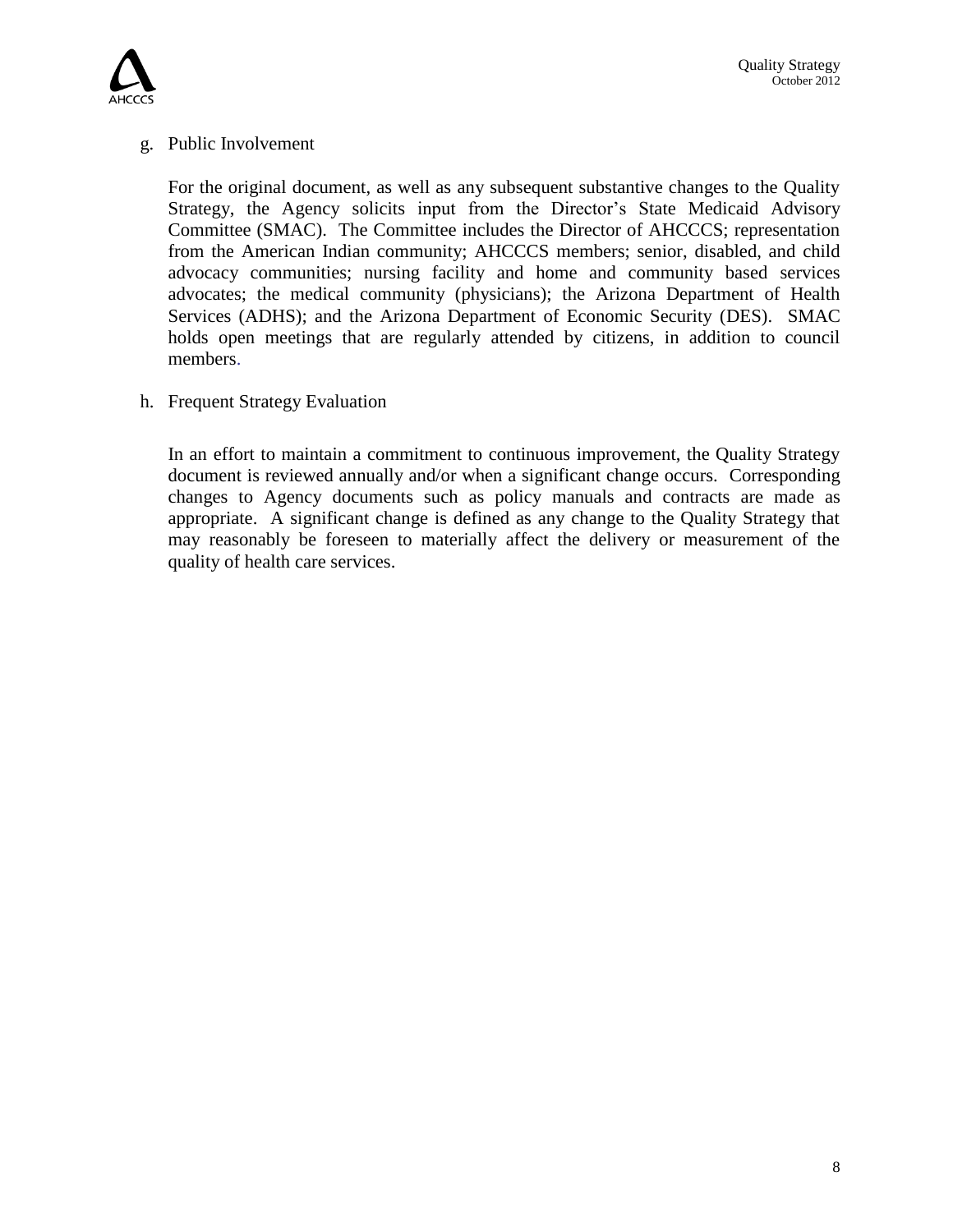

## **B. Quality Strategy Objectives**

The AHCCCS quality strategy objectives (Continuous Quality Improvement and Performance Measures) are a component of the Agency's overall Five Year Strategic Plan. The AHCCCS Five Year Strategic Plan provides a high level view of the Agency's quality strategies which are further developed, implemented and reviewed for effectiveness regarding member health outcomes.

## **1. Quality Strategy Scope**

Quality Strategies are formulated to include:

- a. AHCCCS Managed Care members in the acute, long-term care, Children's Rehabilitative Services and behavioral health programs.
- b. Aspects of care including: coordination, accessibility, availability, level of care, continuity, appropriateness, timeliness, and clinical effectiveness of care and services covered by AHCCCS.
- c. Aspects of Contractor performance relating to access to care, quality of care and service, including, but not limited to: disease management, preventive care, health promotion, patient care planning, network contracting (includes professional and paraprofessional workforce development), credentialing and grievance systems.
- d. Professional and institutional care in any setting, including inpatient and outpatient, inhome and alternative settings.
- e. Professional and paraprofessional providers and any other delegated or subcontracted provider types such as providers of transportation or durable medical equipment.
- f. Aspects of Contractors' internal administrative processes that are related to service and quality of care. This includes member services, provider relations, confidential handling of medical records and information, case management services, utilization review activities, preventive health services, health education, information systems and quality improvement.

#### **2. Quality Strategy Goals and Objectives**

AHCCCS requires that the quality of health care and services it provides be transparent to its members, the community and its funders. AHCCCS has developed quality initiatives and strategies for evidence-based outcomes that:

- a. Reward quality of care, member safety and member satisfaction outcomes;
- b. Support best practices in disease management and chronic care;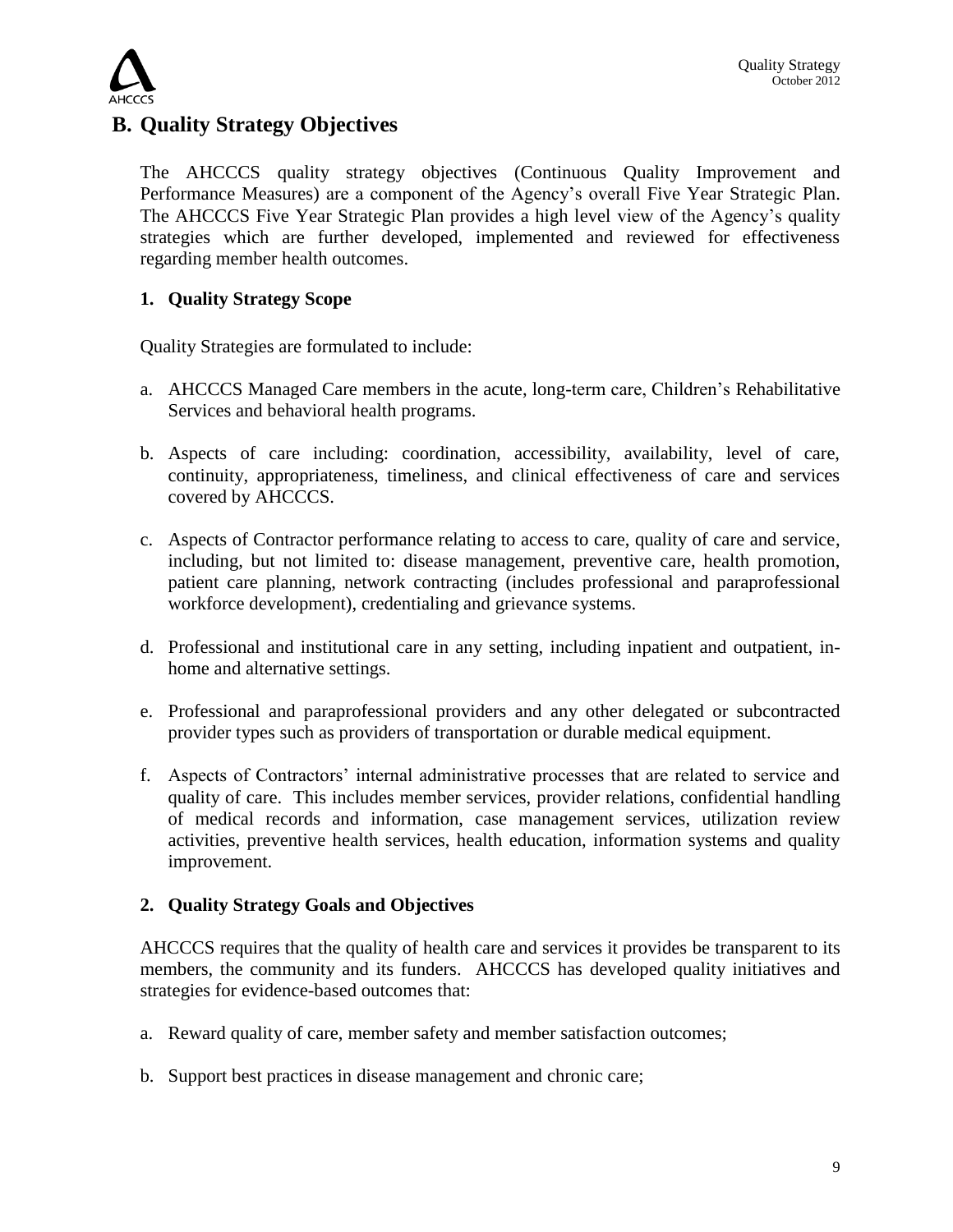

- c. Provide feedback on quality and outcomes to Contractors and providers; and
- d. Provide comparative information to consumers.

AHCCCS has adopted the following tenets as part of its quality strategy goals:

- a. Enhance current performance measures and performance improvement projects and best practices activities by creating a comprehensive quality of care assessment and improvement plan across AHCCCS programs that serves as a roadmap for driving the improvement of member-centered outcomes. Objectives include the continued use of:
	- 1) Nationally recognized protocols, standards of care, and benchmarks; and
	- 2) The practice of collaborating with Contractors to reward providers based on clinical best practices and outcomes (as funding allows).
- b. Build upon prevention efforts and health maintenance/management to improve AHCCCS members' health status through targeted medical management by:
	- 1) Emphasizing disease and chronic care management,
	- 2) Improving functionality in activities of daily living,
	- 3) Planning patient care for the special needs population,
	- 4) Identifying and sharing best practices, and
	- 5) Exploring Centers of Excellence
- c. Develop collaborative strategies and initiatives with state agencies and other external partners. Objectives include continuing use of:
	- 1) Strategic partnerships to improve access to health care services and affordable health care coverage,
	- 2) Collaboration with Contractors and providers on best practices in disease prevention and health maintenance,
	- 3) Partnerships with sister agencies, Contractors and providers to educate Arizonans on health issues,
	- 4) Effective medical management of at risk and vulnerable populations, and
	- 5) Capacity building in rural and underserved areas to address both professional and paraprofessional shortages.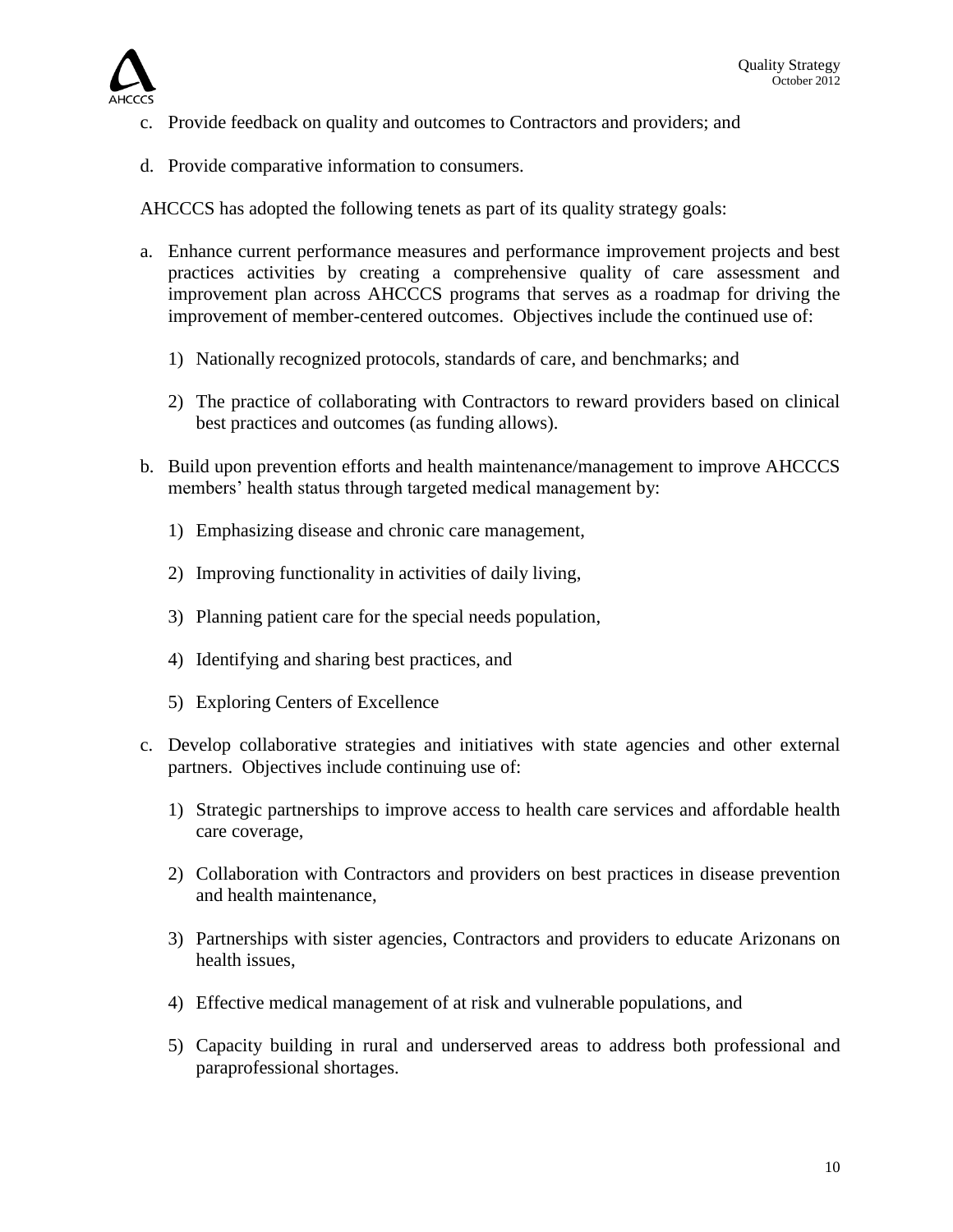

- d. Enhance customer service and improve information retrieval and reporting capability by establishing new and upgrading existing information technologies and thereby increasing responsiveness and productivity. Objectives include:
	- 1) Continuing to work with state and federal partners to support the creation of a single health information exchange. AHCCCS participates in planning sessions hosted by Arizona Strategic Enterprise Technology (ASET) in conjunction with Health-e Arizona for the development and implementation of Arizona's Health Information Exchange (HIE). Through the federal stimulus package known as the Health Information Technology for Economic and Clinical Health ("HITECH") Act, funds are available for eligible providers (EPs) and hospitals (EHs) to receive incentive payments for adopting and using certified electronic health records (EHRs). EPs and EHs receive payments when they Adopt, Implement, or Upgrade (AIU) EHRs and are then eligible to receive payments for up to five years for meaningful use of their EHRs. Once providers have the EHRs, they will be better positioned to perform electronic reporting of quality measures, e-prescribing, patient education, and more timely assessments of patients.

The Agency recently received approval from CMS to proceed with planning efforts that will support the administration of the incentive program and the State Medicaid Health Information Technology (HIT) Plan. Arizona has successfully launched its portal for AIU attestation and first year payments are distributed monthly. The MU portal is being developed and on track to accept EP and EH attestations beginning in October 2012.

- 2) Continuing participation in "Arizona Health Query" Along with other major providers of health care in Arizona, AHCCCS is a partner in an unprecedented health data system that aggregates and analyzes essential, comprehensive health information for residents of Arizona. Arizona Health Query tracks individuals across systems over time.
- 3) Continuing enhancement of the AHCCCS data sharing warehouse system in order to enable the end-users quick access to AHCCCS data for a variety of quality and medical management studies.

The full AHCCCS Five Year Strategic Plan is available at <http://www.azahcccs.gov/reporting/PoliciesPlans/strategicplan.aspx>

## **3. Quality Strategy Progress**

Current analysis, progress and results of current and on going performance measures, performance improvement projects and initiatives may be found by accessing the "AHCCCS Reports" and "Initiative" sections noted in the Preface. Additionally, Section II, ASSESSMENT, describes AHCCCS quality activities including process and examples of results. AHCCCS strives for optimal member health outcomes and member satisfaction as demonstrated by the following examples.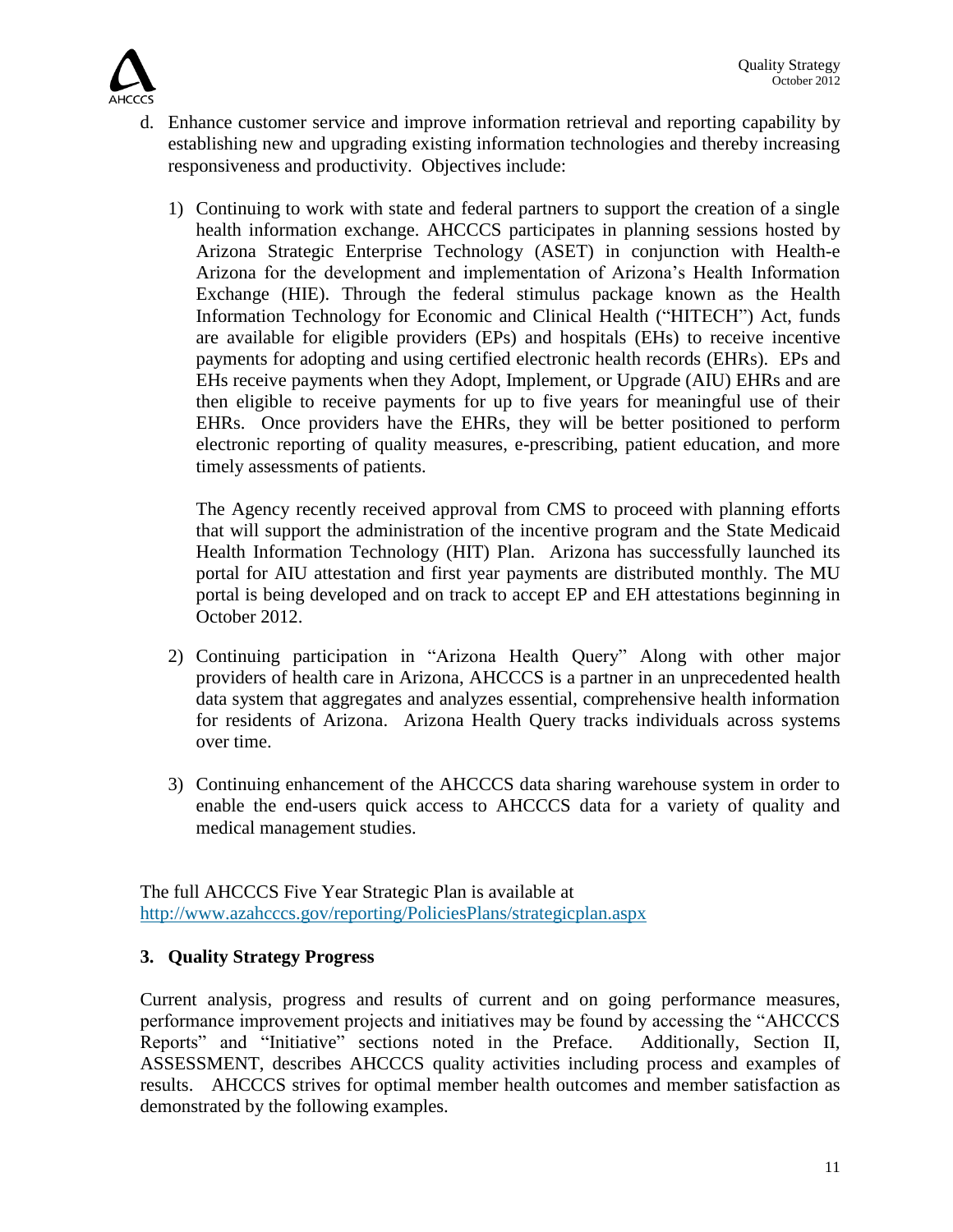

#### **a. Performance Measures**

AHCCCS was among the first to utilize Healthcare Effectiveness Data and Information Set (HEDIS®) measures or HEDIS®-like measures for Medicaid managed care. Minimum Performance Standards are based on the most recent national National Committee for Quality Assurance (NCQA) HEDIS Medicaid means available. If the Medicaid mean for any measure is met, the Minimum Performance Standards (MPS) is based on a target to narrow the gap between the current AHCCCS statewide mean and a national goal such as Healthy People 2020.

Performance Measures are required for all member populations, but AHCCCS may analyze and report results by line of business/program, Geographic Services Area (GSA) or county, and/or applicable demographic factors to identify opportunities for improvement. For example, rates for several child and adolescent members are analyzed and reported separately for Medicaid and KidsCare members, and further stratified by race/ethnicity.

This system has helped achieve a high level of overall performance in several areas of preventive health, as measured by HEDIS® specifications. For example, the overall average of AHCCCS Contractors for annual dental visits by children and adolescents is in the top ten percent of Medicaid health plans nationally. Other measures in which the AHCCCS program outperforms the national average for Medicaid health plans are wellchild visits in the first 15 months of life, appropriate medications for asthma and almost all KidsCare measures.

AHCCCS continues to explore new ways to drive further improvements in performance, including incentives for members, providers and potential Contractors. The Agency also continues to raise expectations for Contractor performance; for example, by increasing Minimum Performance Standards, enforcing corrective action plans, and implementing sanctions to ensure that members receive preventive health care services.

#### **b. Performance Improvement Projects**

The Agency has a well-developed process for identifying and conducting projects to improve performance in key areas of clinical care and non-clinical services that affect health outcomes and enrollee satisfaction. PIPs may be focused on specific populations or programs. To identify more specific opportunities for improvement, members may also be stratified by line of business/program, GSA or county, and/or applicable demographic factors.

In 2008, AHCCCS implemented a Performance Improvement Project (PIP) to improve the use of Advance Directives among ALTCS members, as documented in their health records. By documenting one's wishes for end-of-life care, it is assured that families and physicians are aware of the treatment that a member does or does not want when that person is no longer able to make those wishes known. Baseline data indicated that 41.8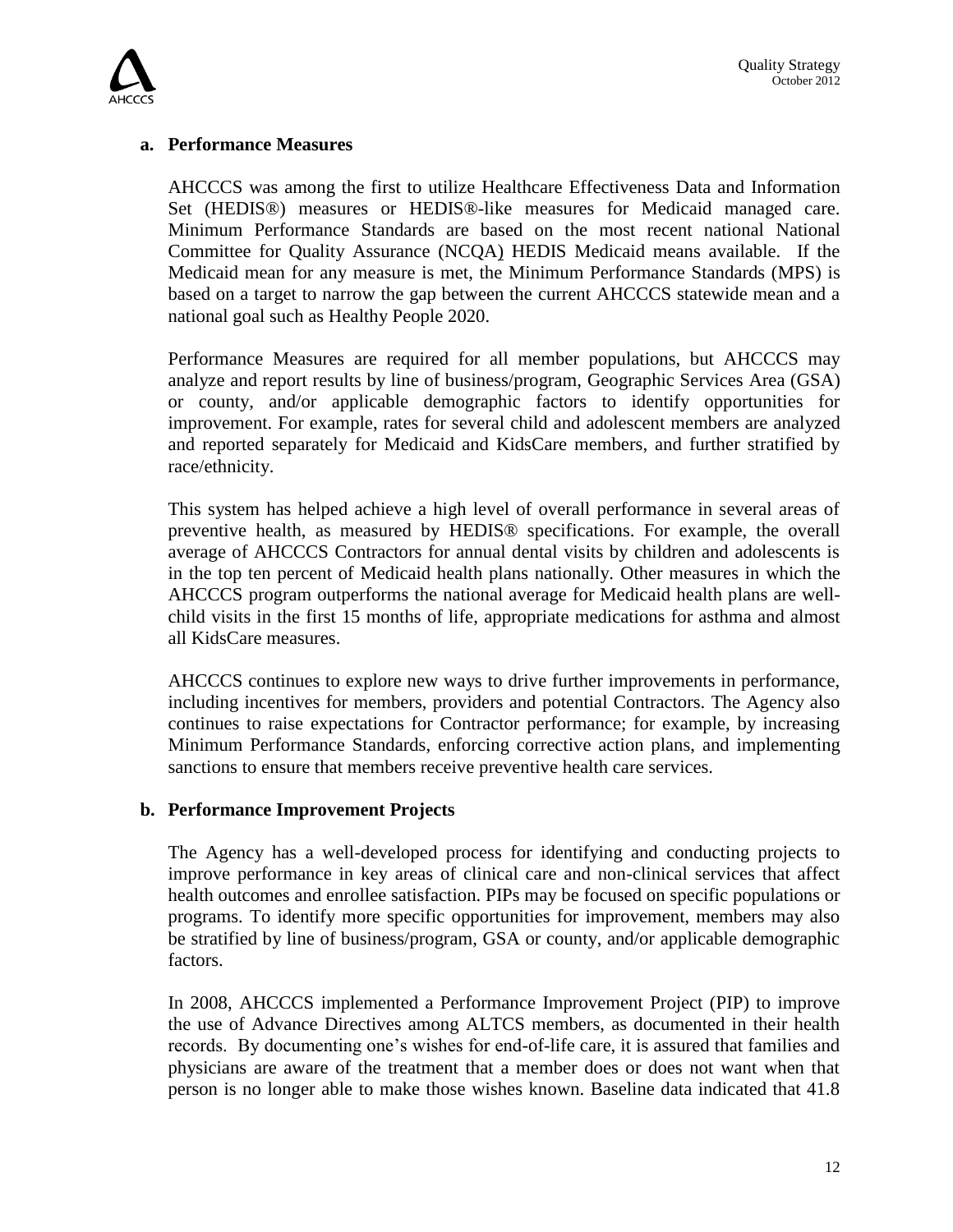

percent of Elderly and Physically Disabled (E/PD) members had an advance directive. At the PIP's conclusion in 2011, data indicated a statistically significant increase to 64.7 percent of E/PD members having a documented Advance Directive. AHCCCS has also initiated PIPs to decrease the number of influenza vaccine refusals, reduce hospital readmissions, improve adolescent well care, use of electronic health records for the CRS population, and coordination of care between DBHS and Acute-care Contractors.

## **c. Spouse as Paid Caregiver**

To continue expansion of the Home and Community Based Services (HCBS) network within ALTCS and allow more choice for ALTCS members, AHCCCS requested and received a waiver from CMS to allow members to select their spouse to be their paid caregiver. The Spouse as Paid Caregiver Policy became effective in October, 2007. In Contract Year 2011, approximately 969 members received paid services from their spouse. Allowing the spouse to be a paid caregiver has also expanded the availability of caregivers for other members by making non-spouse caregivers available to other HCBS members.

## **d. Self Directed Attendant Care (SDAC)**

Consumers and advocates requested that AHCCCS develop a Self Directed Attendant Care Program to allow members to have more control and management of their needs. Led by an ALTCS Program Contractor, the development work teams have included members, providers, advocates and AHCCCS Contractors. Self Directed Attendant Care encourages members to make decisions that will more likely result in positive outcomes. Stakeholder input has been an integral part of the planning and development of Self Directed Attendant Care.The SDAC Program was implemented as of 8/1/2008. In Contract Year 2011, approximately 230 ALTCS members utilized this service.

#### **e. Collaborative Oversight of Nursing Facilities**

AHCCCS has worked with ALTCS Contractors to coordinate the monitoring and oversight of nursing facilities and Assisted Living Homes/Facilities throughout Arizona. This process has reduced the burden on these provider types by reducing the number of AHCCCS Contractors scheduling and conducting quality management reviews allowing them more time for member care and quality improvement activities. In addition, this process has freed time for Contractor resources to evaluate and improve monitoring and oversight of the home and community based program, much of which has far less state licensure oversight.

#### **f. AHCCCS Data Decision Support System**

In 2005, the Agency implemented a "data warehouse," known as the AHCCCS Data Decision Support System (ADDS), which provides a timely and flexible way to monitor performance measure data, run specialized queries and analyze utilization data by multiple characteristics including type of treatment, provider, diagnosis. When ADDS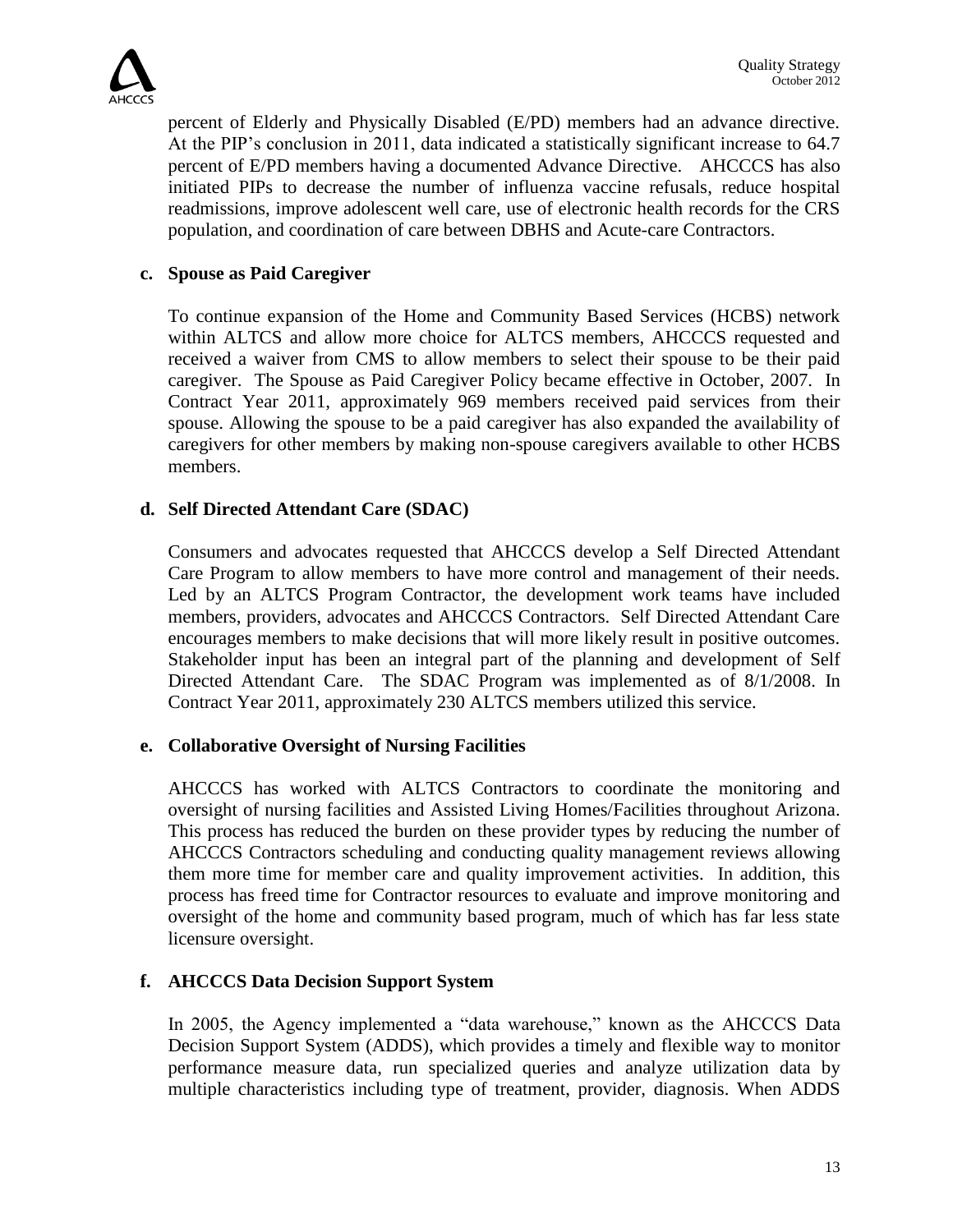

was developed, the Agency incorporated HEDIS® measures, including many that had not been previously used, into the data warehouse. There are now more than 100 separate measures, ranging from Adolescent Well Care Visits to Use of Imaging Studies for Low Back Pain that can be selected to monitor and improve quality. Results for these measures can be analyzed by individual Contractor, geographic area, race/ethnicity, and specific beneficiary categories. This allows the Agency and its Contractors to target efforts where improvement is needed and likely to be most beneficial.

## **g. Health Information Technology**

Congress passed the Medicare and Medicaid Electronic Health Record (EHR) Incentive Program in the American Recovery and Reinvestment Act of 2009 (ARRA). The intent of the Incentive Program is focused on providing financial incentives to providers to transition to and meaningfully use E.H.R. systems. More recent CMS initiatives are aimed at expediting the health care system transition to meaningful use of certified electronic health records. In addition to the incentive payments, CMS will begin phasing in penalties for Medicare providers who fail to show meaningful use beginning in 2015.

AHCCCS has extensive experience in data collection and reporting, beginning with implementation in 1993 of clinical quality measures which closely mirrored the later released National Committee for Quality Assurance (NCQA) Health Plan Employer Data and Information Set (HEDIS). Over the last 15 years, AHCCCS has demonstrated significant improvements in quality measures of primary and preventive services, such as well-child visits and children's dental services, due to a systematic oversight process that includes close monitoring of contracted health plans, setting minimum contractual standards, requiring health plans to implement to implement corrective actions and possible financial sanctions when minimum standards are not met, and conducting quality improvement projects.

The health care system is also changing in relation to how it measures quality. What has been utilized as traditional data sources and methodologies are no longer enough. Data sources and processes to fully achieve the next level in clinical outcomes, service and satisfaction measures are being determined. Processes to drive the system to the next level are progressing including efforts focused on:

- Greater adoption by providers of certified HER technology
- Implementation of the Meaningful Use incentive payment program, including greater public health standards and connectivity requirements
- Participation in health information exchanges
- And greater health home, medical home and patient centered medical home models of care

AHCCCS supports the adoption of certified EHR Systems as a tool to improve efficiency and effectiveness of patient data collection, clinical decision support and to support the availability of accurate and reliable data for the purposes of outcomes measurement. A well designed and implemented EHR system can create administrative efficiencies,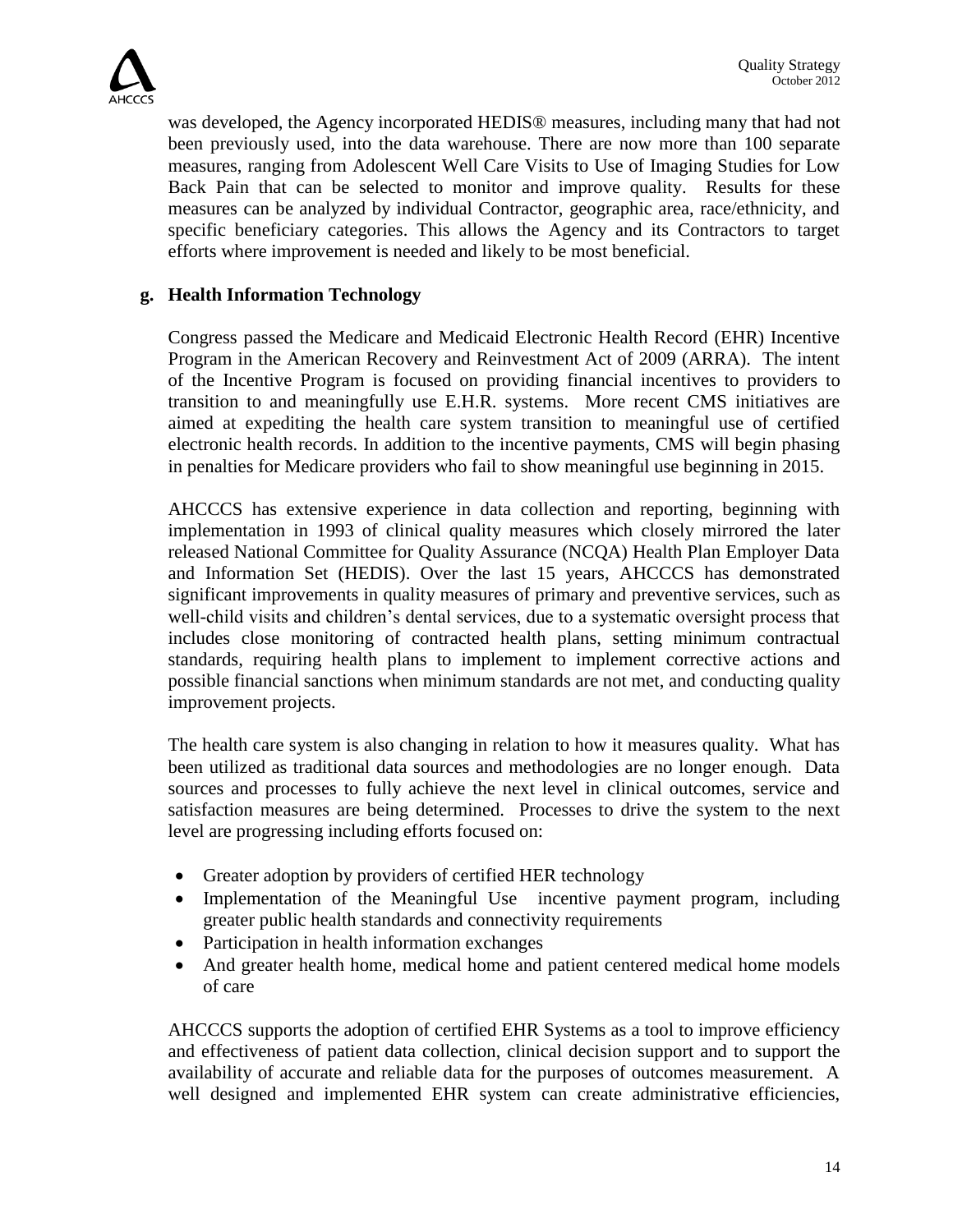

improve care coordination for patients and may result in improved clinical outcomes and patient satisfaction. AHCCCS views the EHR Incentive Program as an opportunity to leverage processes currently underway. There should be a critical evaluation of the Meaningful Use Clinical Quality Measures as potential system quality and performance measures system wide. Linkages should also be made, whenever possible, to requirements necessary to meet the quality requirements under the Affordable Care Act (ACA), and to support CMS efforts to implement the quality Core Measure Sets. Other activities must also be aligned such as 5010 and ICD-10 which provide an opportunity to create additional efficiencies and may result in the ability to capture more detailed data, from claims/encounters or through EHR utilization.

Measure sets under development and being implemented by CMS support the need for adoption of electronic health records and electronic data exchange capabilities. This quality measure set transition is anticipated to result in efficiencies and the availability of data/information that sets the stage to transform care practices, improve individual patient outcomes and population health management including:

- improved health care outcomes
- improved patient satisfaction
- increased efficiencies
- reduced costs

AHCCCS is supportive of activities that facilitate and incentivize Medicaid and Medicare providers to adopt and meaningfully use EHRs to improve quality and efficiency of health care, with the ultimate goal of better health outcomes. Such a program that assists providers in this manner is particularly important to improving the delivery of health care in a state like Arizona, in which most areas are classified as frontier and rural, and providers serving these areas often have limited access to HIT resources.

In more than two decades of leading successful quality improvement efforts, AHCCCS has demonstrated that meaningful improvement within the context of rational resource use is only achievable when objectives and measures of improvement are limited and based on strong evidence to support better health outcomes. The number and complexity of the measures proposed will continue to challenge providers who qualify for incentive payments; many providers may have to expand their resources in efforts to meaningfully use information from EHRs with significant expectations remaining in the proposed rule. Any opportunity to further limit or align quality expectations across government programs should be considered. If eligible hospitals and eligible providers are able to achieve improvement in a limited number of measures, rather than being over burdened with reporting and improvement expectations, providers are more likely to adopt and meaningfully use EHRs in their practices and facilities.

Widespread, meaningful use of EHRs by primary care practitioners (PCPs) is vital to improving the health care system; however, the ability to capture and share clinical information between primary care providers and others involved in a patient's care is critical to coordinating care, reducing duplication of services and achieving the best possible health outcomes.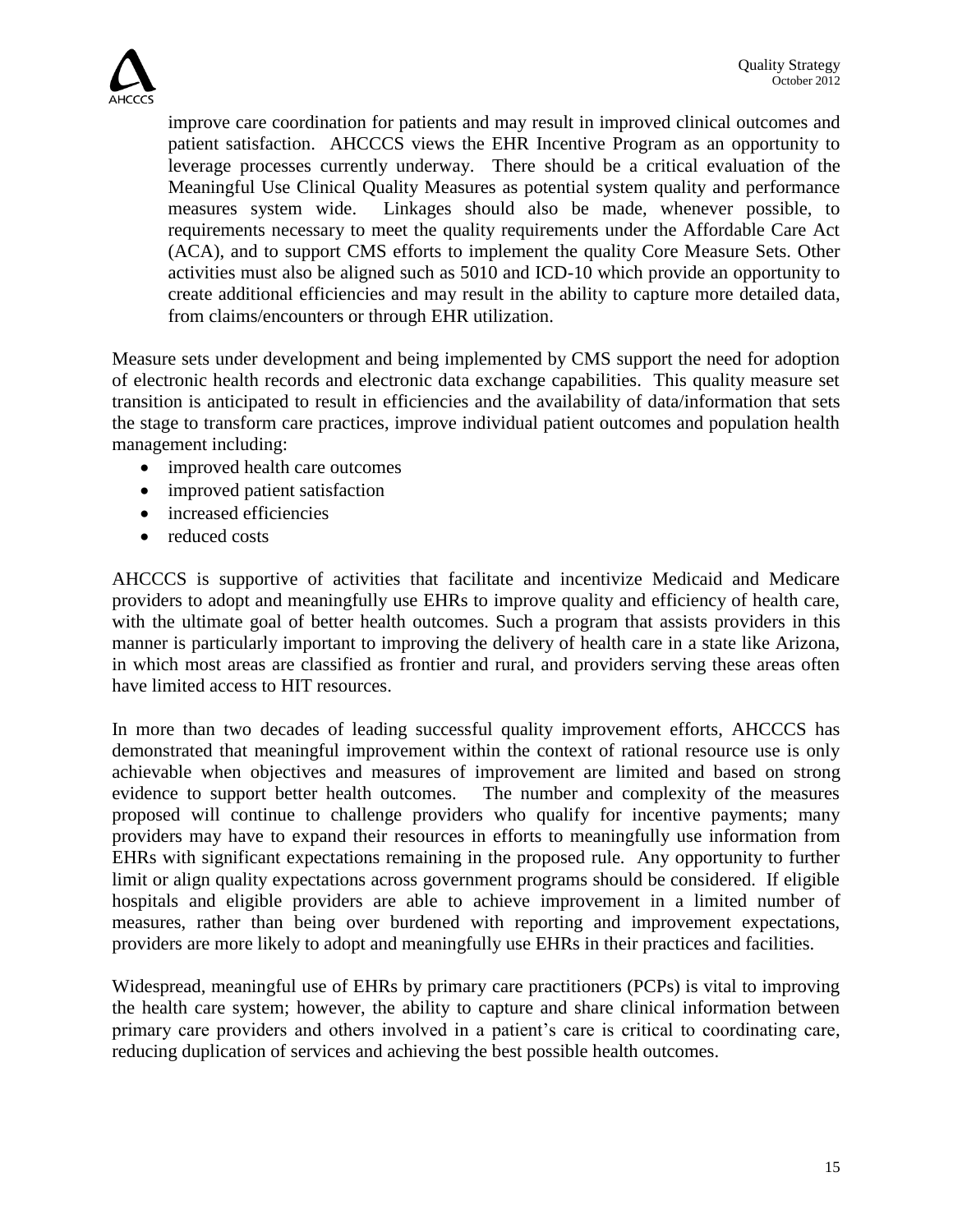

CMS continues to have the ability to align meaningful use measures with other developing measure sets, such as the CHIP Core Measures, CMS comprehensive well care measures, measures for Medicare and Duals. Rather than continuing the fractured approach to quality measurement of the health care system, AHCCCS is encouraged to see more alignment of Meaningful Use measures with those established measures focused on measuring access, availability and outcomes of the health care system. Adding more measures and more complexity will not drive as much improvement in the health care system as focusing and aligning efforts in specific areas where there are opportunities to achieve quality improvement and cost savings. Including too many measures may act as a disincentive and result in fewer providers participating in the program.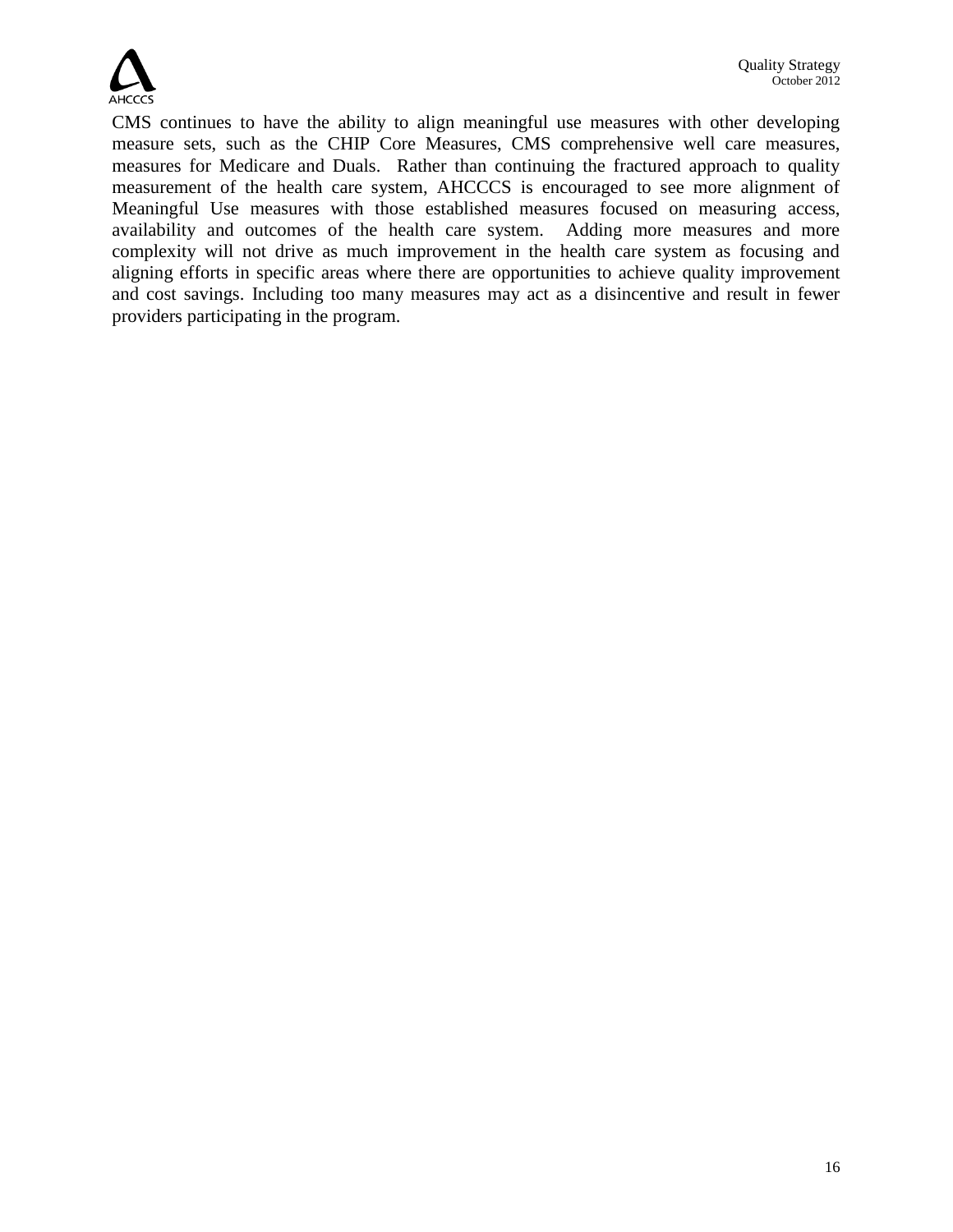

## **SECTION II: ASSESSMENT**

The following are key areas related to assessment which the Balanced Budget Act of 1997 (BBA) regulations designate as required components of the Agency's overall Quality Strategy. The subject of each segment is followed by its relevant federal citation as a reference.

## **A. Quality and Appropriateness of Care**

## **1. State Assessment of Quality and Appropriateness of Care/Services for Routine and Special Health Care Needs Members [42 CFR 438.204(b)(1) & 438.208(c)(1)(i)]**

AHCCCS monitors quality and appropriateness of care/services for routine and special health care needs members through annual Operational & Financial Reviews of Contractors and the review of required Contractor deliverables set forth in contract, program specific performance measures, and performance improvement projects.

Members with special health care needs are those members who have serious and chronic physical, developmental, or behavioral conditions requiring medically necessary health and related services of a type or amount beyond that required by members generally. A member will be considered as having special health care needs if the medical condition simultaneously meets the following criteria:

- a. Lasts or is expected to last one year or longer, and
- b. Requires ongoing care not generally provided by a primary care provider.

AHCCCS has determined that the following populations meet this definition:

- a. Acute care:
	- 1) Members who are recipients of services provided through the Children's Rehabilitative Services (CRS) program,
	- 2) Members who are recipients of services provided through the Arizona Department of Health Services Division of Behavioral Health contracted Regional Behavioral Health Authorities (RBHAs), and
	- 3) Members diagnosed with HIV/AIDS.
- b. Arizona Long Term Care System (ALTCS):
	- 1) Members enrolled in the ALTCS program who are elderly and/or physically disabled, and
	- 2) Members enrolled in the ALTCS program who are developmentally disabled.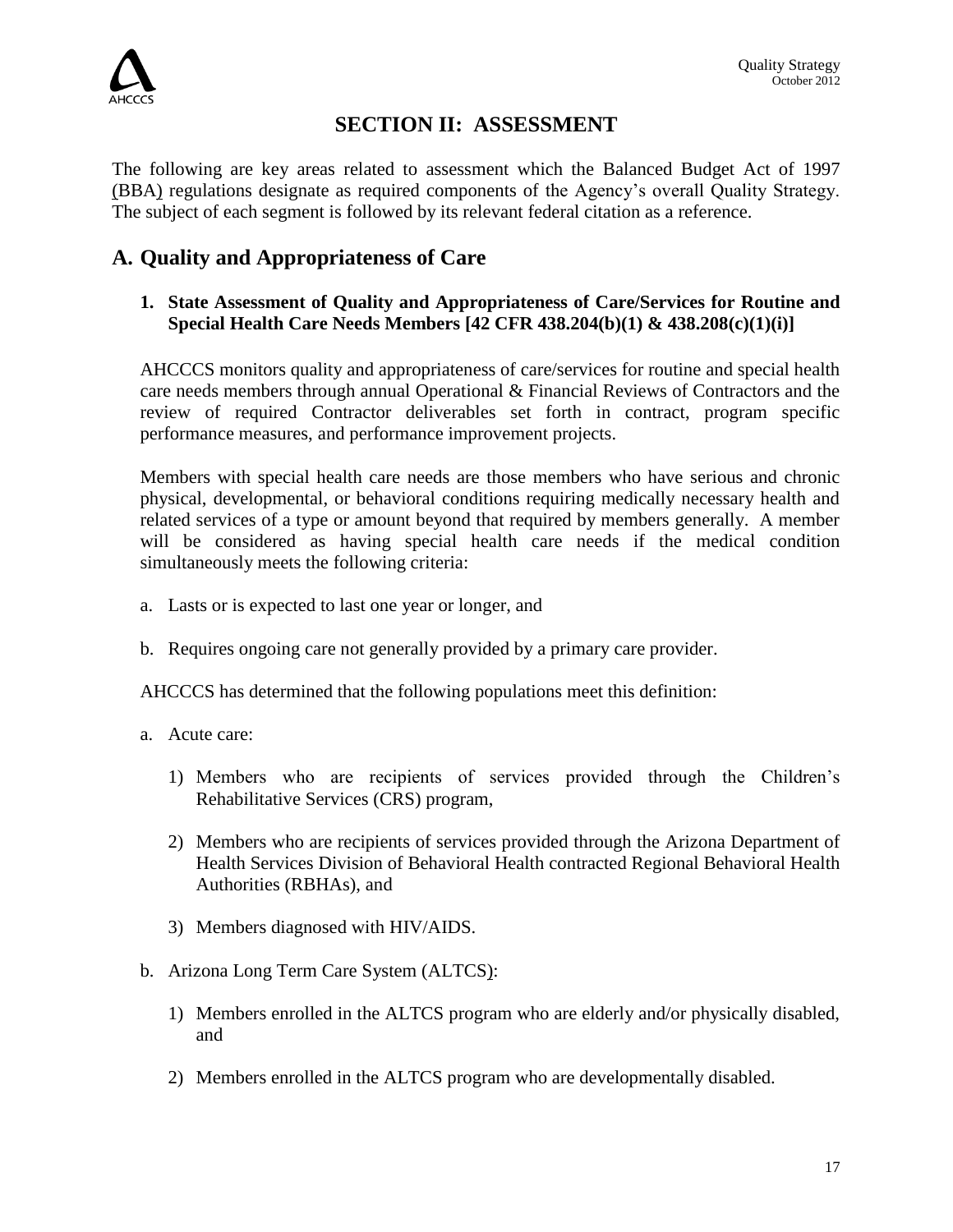

Contractors may also choose to identify any members with special health care needs, challenging members or any other members who they determine meet the definition.

As previously noted, AHCCCS utilizes a variety of modalities to implement quality-based projects and initiatives, monitor and support ongoing activities, as well as provide technical expertise. The following are examples of activities in each of the assessment areas.

a. Operational and Financial Reviews (OFR)

AHCCCS conducts administrative Operational and Financial Reviews (OFRs) of each Contractor. During an OFR, Agency staff from the Division of Health Care Management (DHCM), the Office of Administrative and Legal Services, the Division of Business and Finance, and the Office of Inspector General interview key staff and review documentation.

AHCCCS utilizes the OFR process to meet the requirements of the Medicaid Managed Care Regulations (42 CFR 438.364), and to determine the extent to which each Contractor meets the AHCCCS contract requirements, AHCCCS policies, and additional federal and state regulations. AHCCCS also uses the OFR to increase its knowledge of each Contractor's operational and financial procedures, provide technical assistance and identify areas for improvement and areas of noteworthy performance and accomplishment. Additionally, AHCCCS staff reviews the progress in implementing the recommendations made during prior OFRs and determines each Contractor's compliance with its own policies and procedures as well as evaluates its effectiveness.

To maintain compliance with BBA requirements and AHCCCS contract standards, AHCCCS reviews the following areas at least every three years**:**

- 1) Behavioral Health
- 2) Case Management
- 3) Claims System
- 4) Corporate Compliance
- 5) Cultural Competency
- 6) Delegated Agreements
- 7) Delivery System
- 8) General Administration
- 9) Grievance System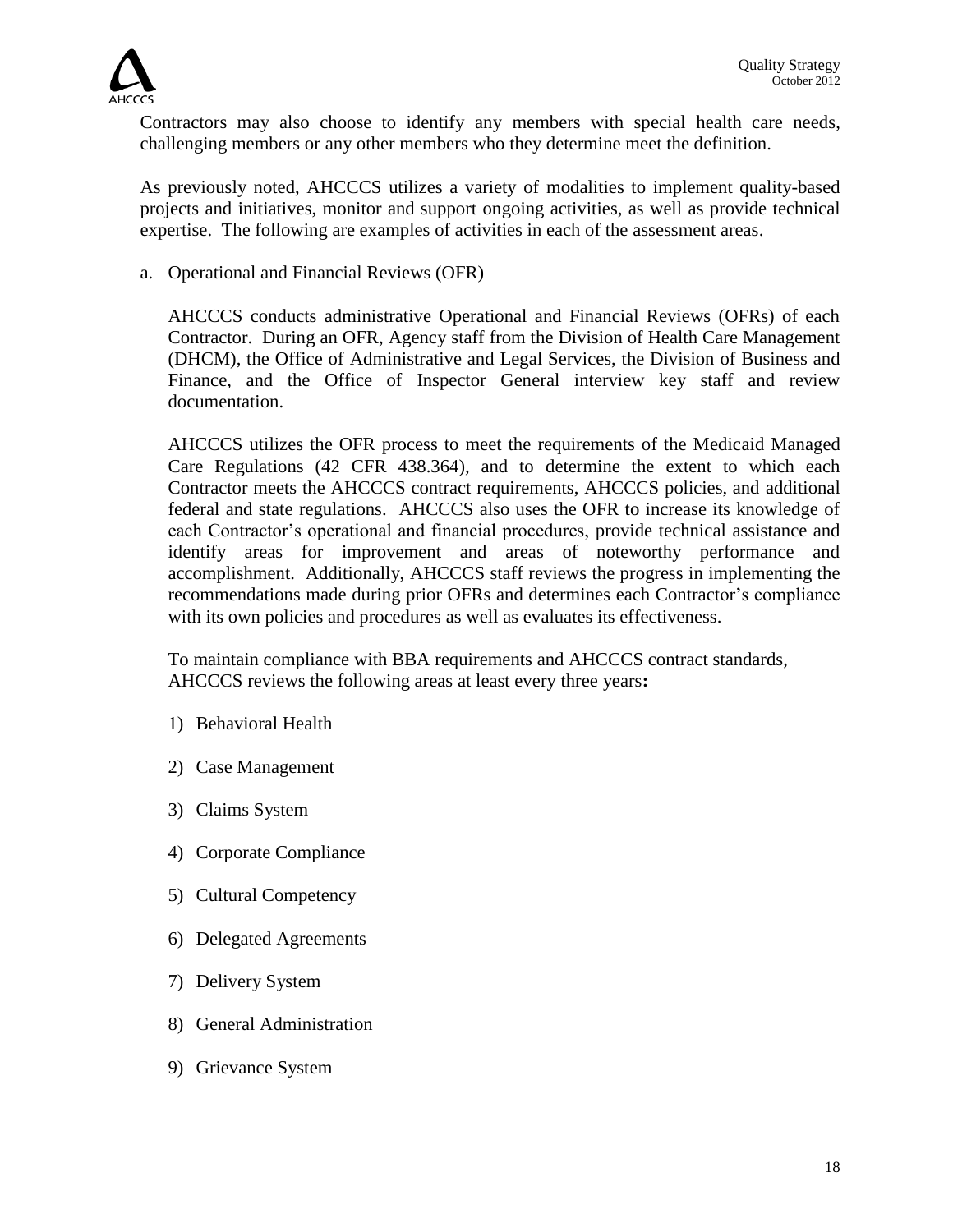

- 10) Maternal and Child Health
- 11) Medical Management
- 12) Quality Management
- 13) Reinsurance
- 14) Third Party Liability

AHCCCS has chosen to review some areas more frequently, sometimes annually. A variety of factors could initiate an increase in frequency (e.g. new requirements, compliance concerns, specific areas of interest).

b. Contractor Periodic Reporting Requirements (Deliverables)

Required contract deliverables include, but are not limited to:

- 1) Case Management Plan (annually)
- 2) Cultural Competency Evaluation (annually)
- 3) Enrollee Appeal and Provider Claim Dispute Report (quarterly)
- 4) Enrollee Grievance Report (quarterly)
- 5) Early Periodic Screening Diagnosis and Treatment (EPSDT) Plan (including dental) (annually)
- 6) EPSDT Progress Report (including dental) (quarterly)
- 7) Maternity Plan (annually)
- 8) Medical Management Plan and Evaluation (annually)
- 9) Member / Provider Council Plan (annually)
- 10) Network Development and Management Plan (annually)
- 11) Quality Management Plan and Evaluation (annually)
- 12) Quality Management Reports (quarterly)
- 13) Service Gaps for Attendant Care, Personal Care, Housekeeping and Respite Care (Biannually)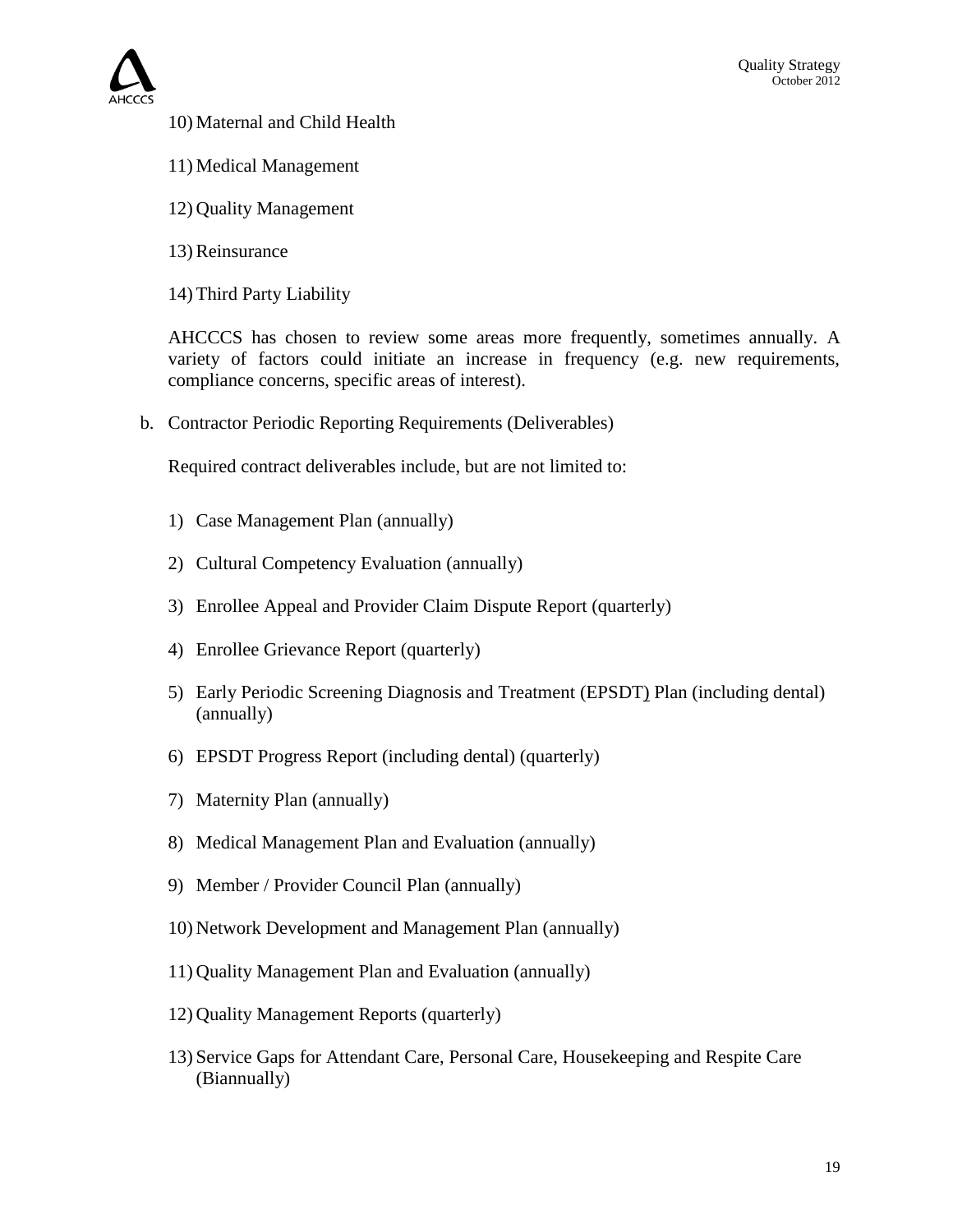

AHCCCS reviews, provides feedback and technical assistance, and approves the various plans as appropriate. For example, annually, Contractors submit their Quality Management/Performance Improvement (QM/PI) Plans and Evaluations of the previous year's activities, Utilization Management (UM) Plans and Evaluations, Performance Improvement Project (PIP) proposals and reports, annual Maternity Care Plans, annual EPSDT/Dental Plans, and related Work Plans. Clinical Quality Management (CQM) coordinates this review with other units in the division. On December  $15<sup>th</sup>$  of each year, DHCM receives annual plans from most Contractors, and, with other units, reviews them to ensure compliance with AHCCCS and BBA requirements.Quarterly Reports are reviewed and analyzed with follow-up action taken as appropriate.

c. Performance Measures

Historically, the Agency used the HEDIS<sup>®</sup> to develop, collect and report data for most Performance measures; most results reported were indicators of members' use of services, rather than absolute rates for how successfully AHCCCS and/or its Contractors provided care. AHCCCS is currently taking advantage of a unique opportunity to transition its Performance Measure requirements for all lines of business to align with clinical, outcome, and satisfaction measures that are being implemented by CMS. Although HEDIS<sup>®</sup> measures are reasonable indicators of health care accessibility, availability and quality, thoughts on what is important to measure and how to measure have evolved and become more sophisticated. Focus has shifted from the importance of access to an office visit to the actual content of the visit: treatment of specific conditions, evidence based care, care coordination, care outcomes and patient safety.

Transitioning the AHCCCS Performance Measure sets will also support the health care communities' need for adoption of electronic health records (EHRs) and electronic data exchange capabilities. The health care system is changing in relation to how it measures quality. Traditional data sources such as claims, encounters and medical chart reviews are no longer enough. The CMS Core Measures include methodologies that utilize data sources and data collection processes that are not yet fully developed or implemented but are progressing at a rapid rate. With this in mind, the transition is anticipated to result in greater availability of data/information that will allow for:

- increased efficiencies.
- improved health care outcomes, including patient-specific outcomes,
- improved patient satisfaction,
- greater population health management capabilities and
- reduced costs.

This transition will be an incremental approach in order to provide needed flexibility for the methodologies as not all expected technologies/data sources (EHRs, the Health Information Exchange (HIE), ICD-10, etc.) are currently operational. Each methodology will outline current measurement practices as well as expected practices once the data sources are in place.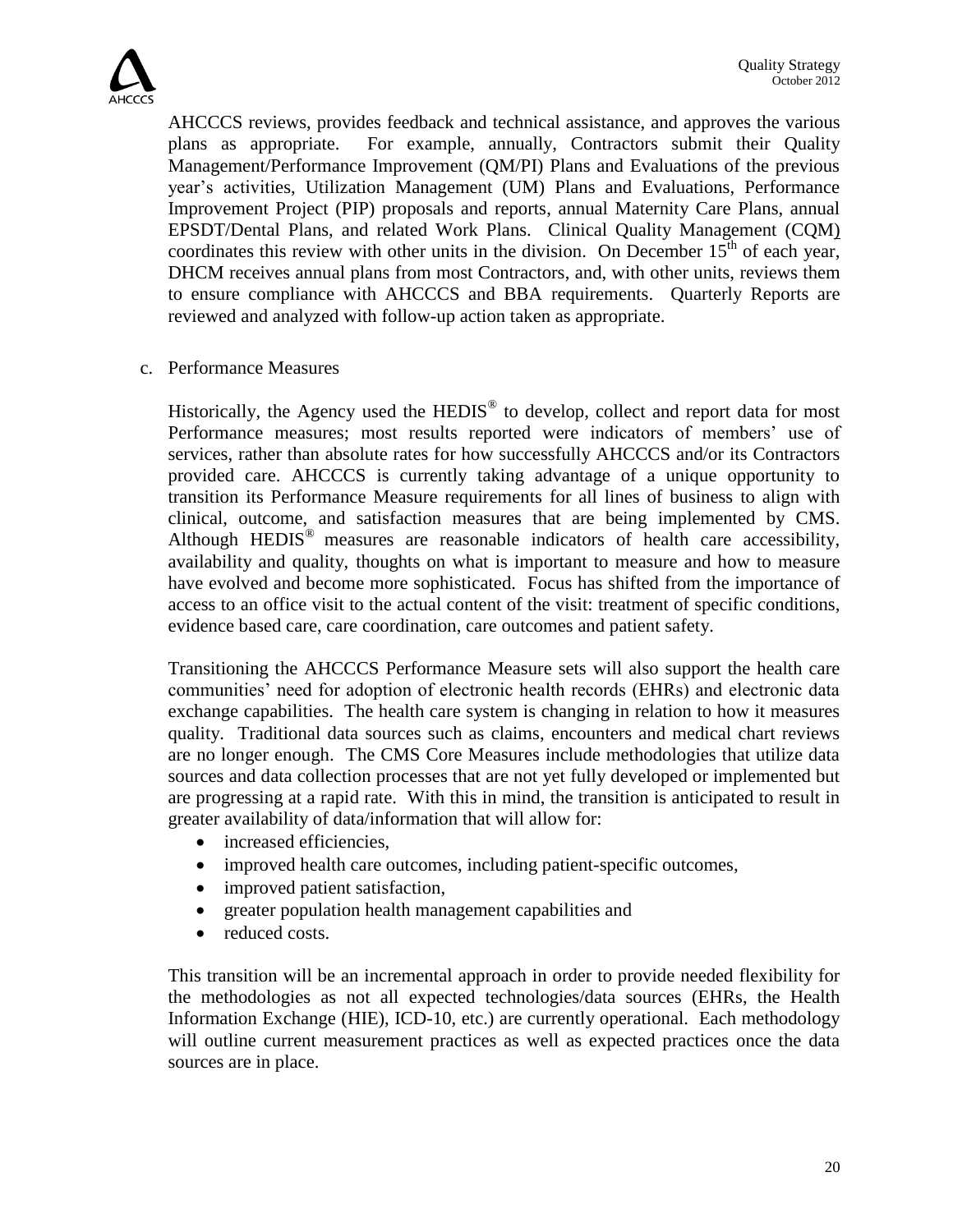

Each measure will continue to have a Minimum Performance Standard (MPS) and goal. If a MPS is not achieved, Contractors are required to develop and submit a corrective action plans with interventions that will assist them in meeting the MPS Performance measure requirements are explicit in contract. Contracts and amendments are located on the AHCCCS website.

AHCCCS utilizes several methods to encourage improvements in performance measure rates. In 2003, the Agency began posting aggregate results of performance measures on the AHCCCS website. Website postings include Contractors' individual performance measure rates. These postings provide an incentive for Contractors to improve their rates. AHCCCS also utilizes corrective action plans and/or sanctions to improve rates when MPS' are not met. Contractors not meeting the MPS for a specific performance measure must develop and implement interventions focused on improving the rate at which members receive recommended services and must evaluate the effectiveness of corrective actions at least annually. This approach has resulted in a positive trend overall in performance measure rates.

d. Performance Improvement Projects

AHCCCS Performance Improvement Projects (PIPs) are going through a revision process similar to that of the Performance Measures; please see above for additional details. AHCCCS considers a PIP to be a planned process of data gathering, evaluation, and analysis to design and implement interventions or activities that are anticipated to have a positive outcome. PIPs are designed to improve the quality of care and service delivery and include:

- 1) Identifying areas for improvement,
- 2) Gathering baseline data from administrative data and other sources,
- 3) Designing and implementing interventions,
- 4) Measuring the impact of the intervention, and
- 5) Maintaining/sustaining that improvement.

The Agency may require its Contractors to submit a PIP proposal with its Quality Management Plan. For self-selected PIPs, Contractors are required to submit annual PIP milestone reports as well as final reports. The improvement strategy must include, at a minimum, identification of the team that will address the problem, a root cause analysis, identification of interventions that will be implemented, and a proposed timeline.

AHCCCS also mandates a number of Agency-specified PIPs. Contractors are required to participate; PIPs may vary by contract type. For example, the required PIP for Acutecare Contractors may not be the same as that for long-term care Contractors. Current PIPs underway include reducing influenza immunization refusal rates, reducing avoidable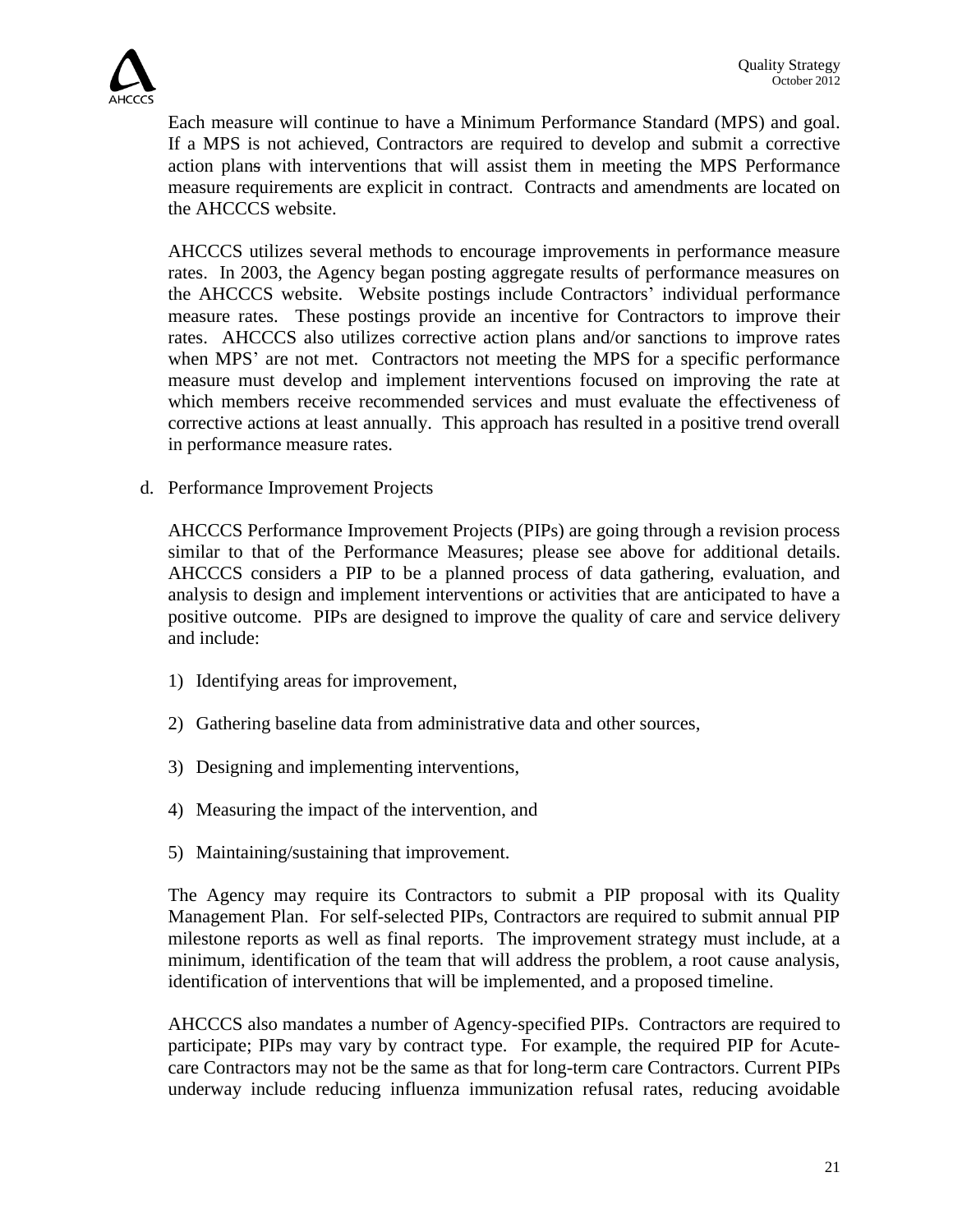

hospital readmission rates, improving adolescent well care visit rates, improving coordinator of care efforts between the Regional Behavioral Health Authorities (RBHAs) and Acute-care Contractors, improving the use of advance directives, and increasing the use of electronic health records for the CRS population.

Under a dental PIP that concluded in 2008, the rate of dental visits among Medicaid and Children's Health Insurance Plan (CHIP)-eligible children enrolled with Acute-care Contractors improved significantly, from a baseline of 52.2 percent to 65.4 percent in a five-year period. The rate of members enrolled with the Division of Developmental Disabilities also showed significant improvement, from 30.9 percent to 39.9 percent, under the PIP. AHCCCS provides significant monitoring and oversight of performance measures and engages in relationships with external entities for partnering opportunities. As a result of these activities, Arizona was named a Best Practice State for Oral Health in Medicaid for 2010.

After baseline rates for each Contractor are established and interventions to improve performance have been implemented, the Agency and/or the Contractors will remeasure performance for at least two years to achieve the BBA required "sustained improvement." PIPs take a minimum of four years to complete; if a Contractor's performance improves as a result of interventions, the PIP can be closed after the second remeasurement.

## **2. Arrangement for Annual External Performance Review [42 CFR 438.204(d)]**

The Agency conducts most of the activities of the Quality Strategy in-house. There are a limited number of Performance Improvement Projects and performance measurement processes conducted directly by an External Quality Review Organization (EQRO). For purposes of BBA compliance, AHCCCS contracts with EQROs to review the quality monitoring activities of AHCCCS and write an independent report regarding each AHCCCS Contractor. These reports identify areas of strength and areas requiring improvement by the Contractor. EQR reports are a driving force in assessing the effectiveness of the Quality Strategy document.

## **3. State Procedures for Identifying Race, Ethnicity, and Primary Language of Each Member [42 CFR 438.204(b)(2)]**

AHCCCS receives the member's race and ethnicity, and primary language information from the eligibility source, which collects this information at the time of application. This information is systematically updated on the AHCCCS member record file and transmitted daily to the Contractor on the member enrollment roster. Changes to this information are also updated and transmitted to the Contractor.

Contractors are responsible for providing any updated information to AHCCCS that differs from the initial documentation provided for each member. AHCCCS updates the member information as appropriate. This information is included on the data exchange file received from the Social Security Administration. If any information is missing, the system will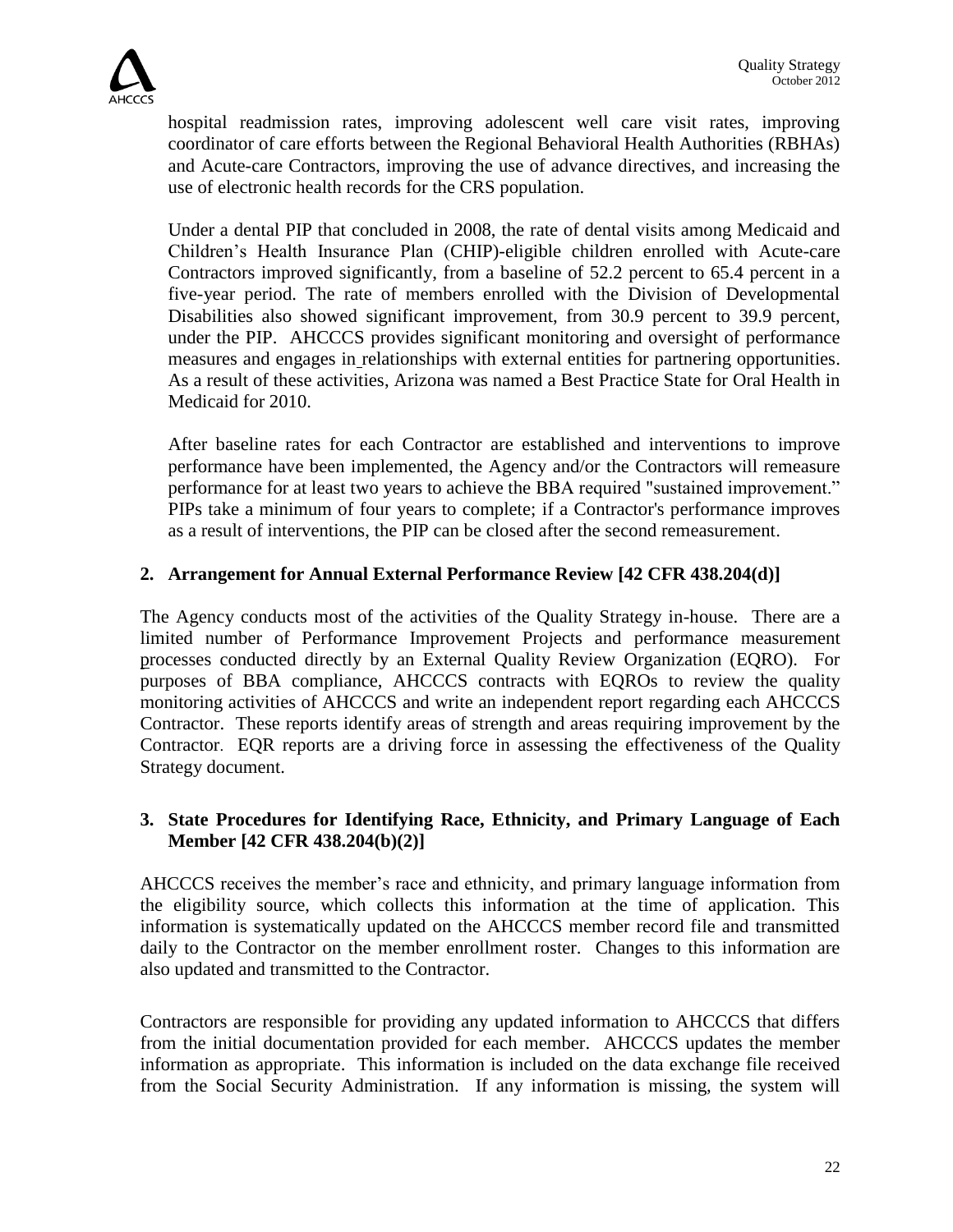

default to unknown or unspecified. AHCCCS continues to evaluate this area and establish other procedures as necessary.

AHCCCS has identified seven race and ethnicity categories as follows:

- a. Asian/Pacific Islander
- b. Black
- c. Cuban/Haitian
- d. Caucasian/White
- e. Hispanic
- f. Native American
- g. Unknown/Unspecified
- h. Other

If the member does not provide or does not wish to provide this information, he will be designated as unknown/unspecified.

Currently there are codes for 40 languages that can be captured electronically. AHCCCS periodically assesses the language data to determine any need to expand the possible language categories. To date, the prevalent languages in the AHCCCS population are English and Spanish.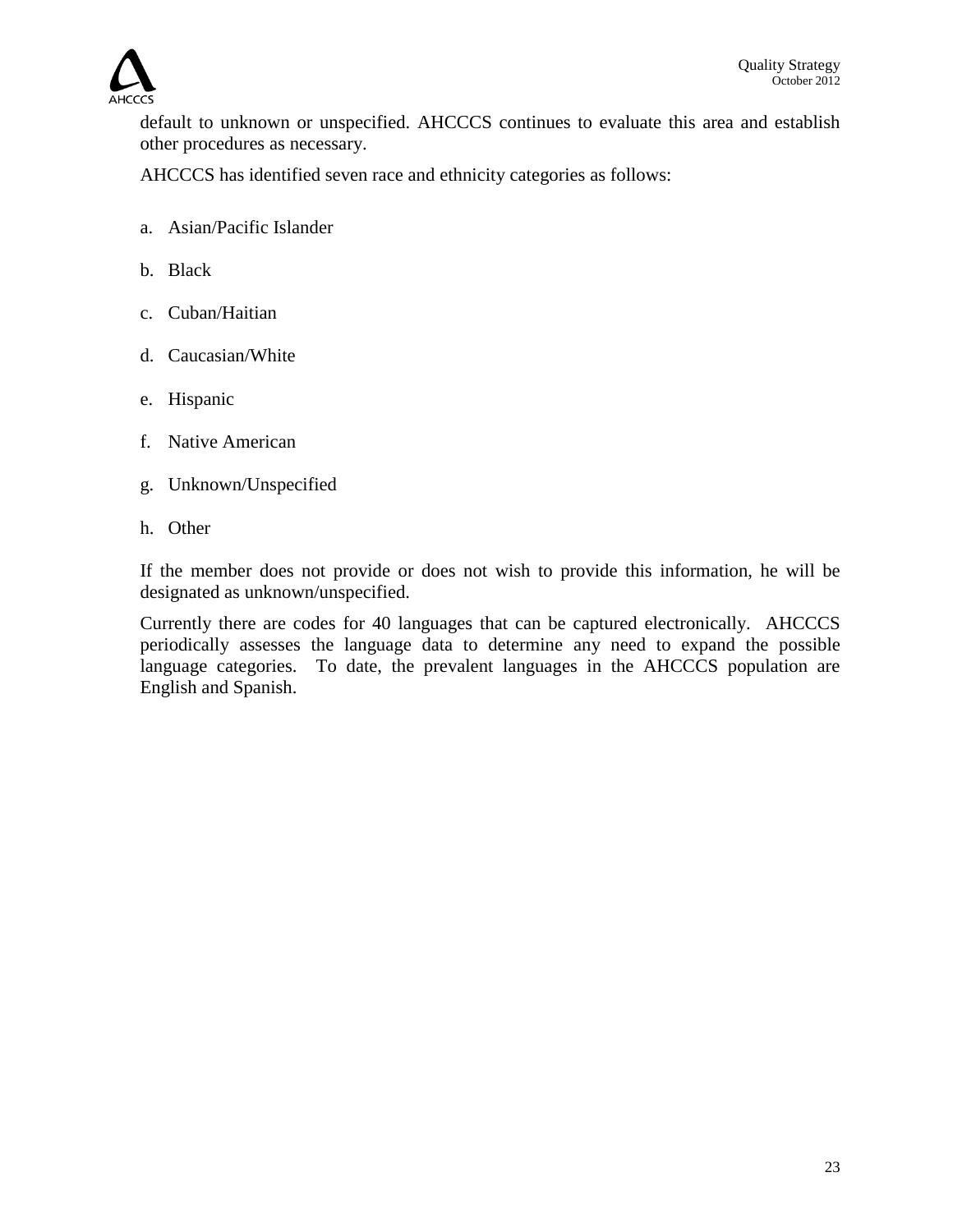

## **B.(1) Managed Care Organization/Prepaid Inpatient Health Plan (MCO/PIHP) Requirements**

AHCCCS MCOs and PIHPs are required as specified in contract, Section D and Attachment H, as well as in the AHCCCS Member Information Policy, to provide members with information including, but not limited to, the following: covered services, how to obtain services, how to choose a provider, their rights with respect to grievances and state fair hearings, prior authorization, advance directives, what constitutes an emergency, language and cultural competency requirements, and the member's financial responsibilities.

## **1. State Standards at Least as Stringent as Those in Sub-Part D for: Access to Care, Structure and Operations, and Quality Measurement and Improvement [42 CFR 438.204(g)]**

The contracts between AHCCCS and its MCOs and PIHPs define the standards for access, structure and operations, and quality measurement and improvement. The AHCCCS Medical Policy Manual (AMPM) and the AHCCCS Contractors Operations Manual (ACOM)**,** as well as other AHCCCS policies and manuals, are incorporated by reference as part of the MCO/PIHP contracts and provide more detailed standards information and requirements.

## **2. Enrollee Information (Medicaid 42 CFR 438.218 & 438.10) (SCHIP 42 CFR 457.110)**

42 CFR 438.10 and 42 CFR 457.110 set forth the requirements for both AHCCCS and its Contractors regarding the dissemination of information to enrollees. In addition to the information specified in Section II (A) (3) of this text, AHCCCS processes also ensure that:

- a. The application for AHCCCS Health Insurance (AHI) complies with all BBA requirements concerning potential enrollees. When an application form other than the AHI application is used, a supplementary stand-alone document is included with the application. The standalone document complies with all of the BBA and pre-enrollment requirements, and is given or mailed to the applicants at the time of their application.
- b. The eligibility staff has access to the provider listing by Contractor for their Geographic Service Area (GSA) and will share the Contractor's websites with the applicant.
- c. Vital documents are available in Spanish. Spanish is currently the only prevalent non-English language in Arizona. Bilingual staff is available in key areas, and AHCCCS has a contract with *Language Line Services* to facilitate oral interpretation of other languages. When necessary, additional communication accommodations are provided for applicants who have visual, auditory, and/or other impairments.

AHCCCS also provides links to the AHCCCS Contractors' web sites. This enables applicants to view the Contractor networks from the AHCCCS Web site.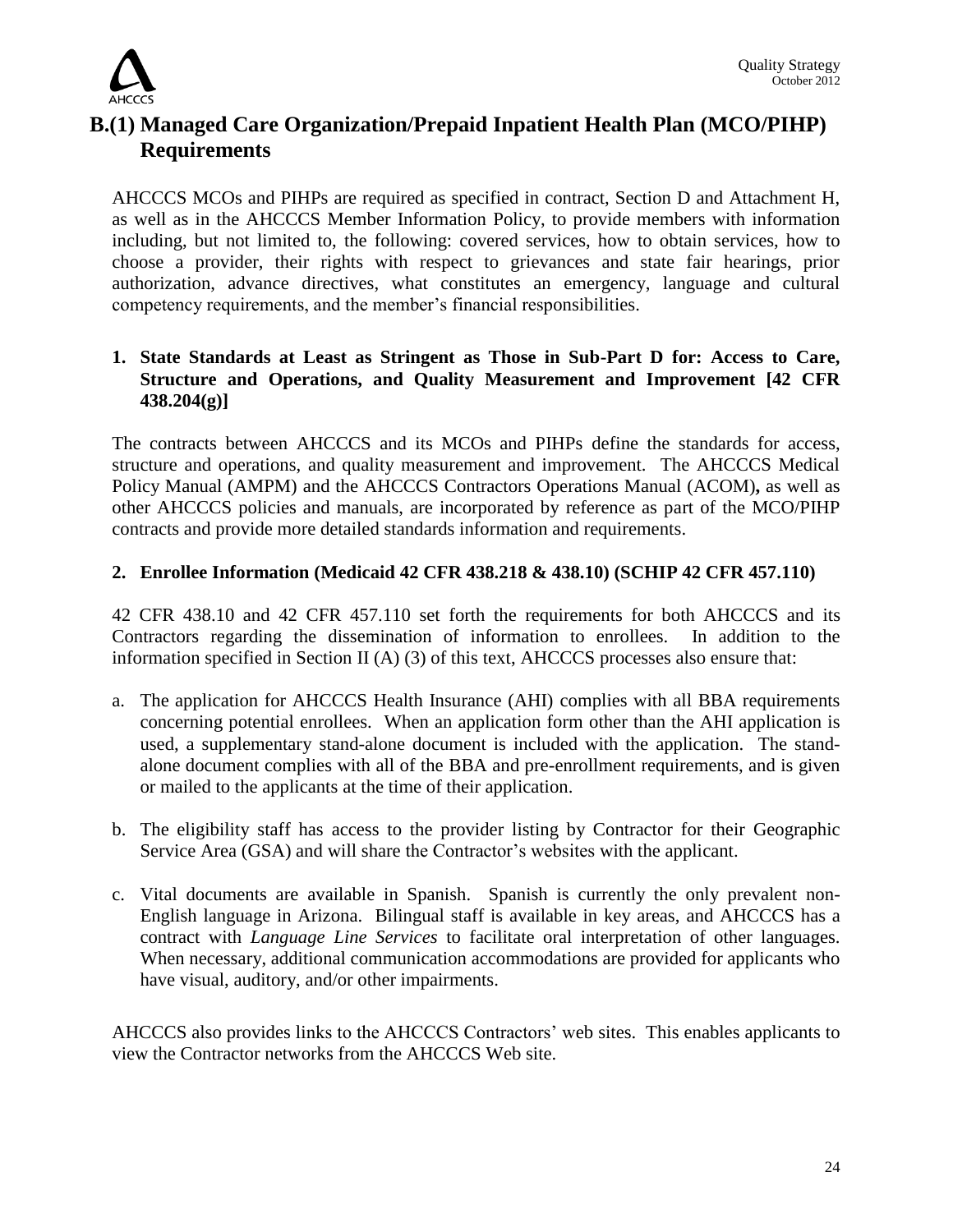

## **3. Information System that Supports Initial and Ongoing Operations and Review of Established Quality Strategy [42 CFR 438.204(f)]**

AHCCCS has mechanisms in place to ensure that its Contractors maintain information systems that collect, analyze, integrate, and report data, and can achieve the objectives of the AHCCCS program. Contractors are required to maintain claims processing and management information mechanisms sufficient to support provider payments and data reporting between themselves and AHCCCS. Contractors must also collect service-specific procedures and diagnosis data, encounters, and maintain detailed records of remittances to providers. AHCCCS assesses data accuracy and completeness.

AHCCCS uses a statewide, automated managed care data system to meet the processing and reporting needs of the MCOs and PIHPs. The system is known as the Prepaid Medical Management Information System (PMMIS). It is composed of eleven core subsystems, five reporting and quality oversight subsystems, and a security subsystem. PMMIS has extensive information retrieval and reporting capabilities to satisfy the data needs of the Agency, CMS, other state and federal agencies, counties, Contractors, providers and members. The system processes Contractor encounters for all AHCCCS members and supports the monitoring of service utilization, quality of care, and program expenditures. PMMIS is a mature system that has been modified over time to accommodate the growing and changing needs of the AHCCCS program.

In 2005, the Agency implemented a "data warehouse," known as the AHCCCS Data Decision Support System (ADDS), which utilizes data loaded from the PMMIS to provide a timely and flexible way to collect and analyze a variety of data overall and by individual Contractor. These data include performance measures, utilization data (including the ability to conduct analyses by type of treatment or provider), recipient enrollment and demographic information, and specialized queries. When ADDS was developed, the Agency incorporated HEDIS<sup>®</sup> measures, including many that had not been previously used by AHCCCS, into the data warehouse. There are now more than 100 separate measures, ranging from Adolescent Well Care Visits to Use of Imaging Studies for Low Back Pain that can be selected to monitor and improve quality. Results for these measures can be analyzed by individual Contractor, geographic area, race/ethnicity, and specific beneficiary categories. This allows the Agency and its Contractors to target efforts where improvement is needed and likely to be most beneficial. ADDS data for performance measures is compared with performance measure data reported by Contractors to identify trends and potential completeness or reliability discrepancies.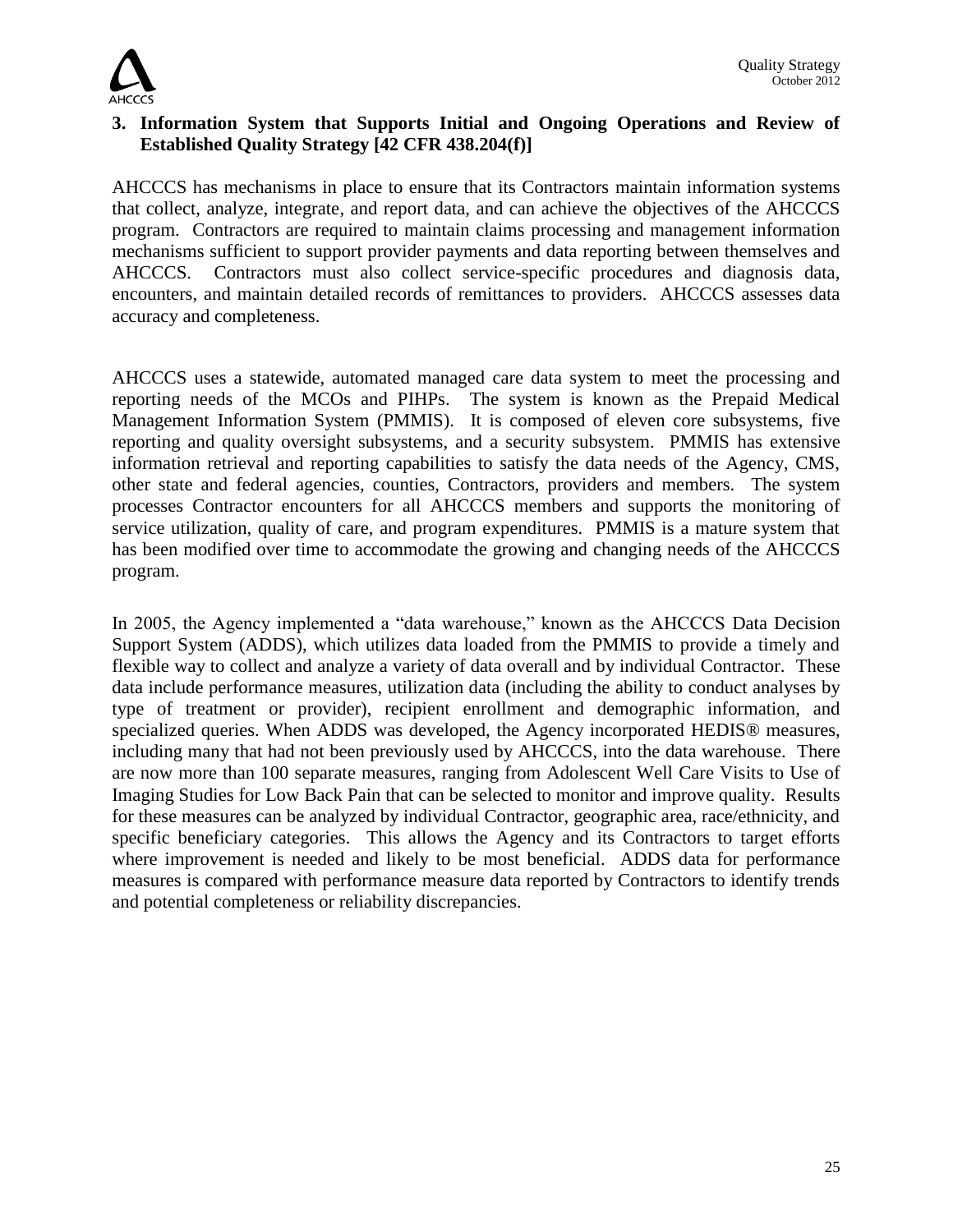

## **B.(2) MCO/PIHP Contractual Compliance**

#### **1. State Standards at Least as Stringent as Those in Sub-part D for: Access to Care, Structure and Operations, and Quality Measurement and Improvement [42 CFR 438.204(g)]**

The contracts between AHCCCS and its MCOs and PIHPs describe the Agency's standards for access, structure and operations, and quality measurement and improvement. Refer to the contracts link and review Section D. The AHCCCS Medical Policy Manual (AMPM), and the AHCCCS Contractors Operations Manual, as well as other AHCCCS policies and manuals, are incorporated by reference as part of the MCO/PIHP contracts and provide more detailed information on standards requirements.

#### **2. State Verification that Sub-Part D Provisions of the BBA Regulations Are Included in Medicaid Contract Provisions [42 CFR 438.204(a)]**

AHCCCS incorporates into its MCO (Health Plans & Program Contractors) and PIHP (ADHS/DBHS & CRS) contracts the Sub-Part D provisions, which include standards for:

- a. Access to care (availability and adequate capacity of services, coordination and continuity of care, and coverage and authorization of services),
- b. Structure and operations (provider selection, confidentiality, and grievance system), and
- c. Quality measurement and improvement provisions (practice guidelines, quality assessment, performance improvement and health information systems).

## **3. Regular State Monitoring and Evaluation of MCO and PIHP Compliance [42 CFR 438.204(b)(3) & 438.416]**

AHCCCS monitors and evaluates Contractor compliance through Operational and Financial Reviews (OFR), the review and analysis of periodic reports as required in the contract, program specific Performance Measures, and Performance Improvement Projects. In addition to the information provided in Section II (A) (1), the following is a description of the broad spectrum of the OFR. In order to ensure a Contractor's operational and financial program compliance with its AHCCCS contract, the Agency's review team:

- a. Determines if the Contractor satisfactorily meets AHCCCS requirements as specified in contract, policy and federal/state regulations,
- b. Reviews the Contractor's progress toward implementing the recommendations made during the previous review,
- c. Reviews outcomes of interventions for Performance Measures and Performance Improvement Projects,
- d. Reviews records of appeals for timeliness and appropriateness,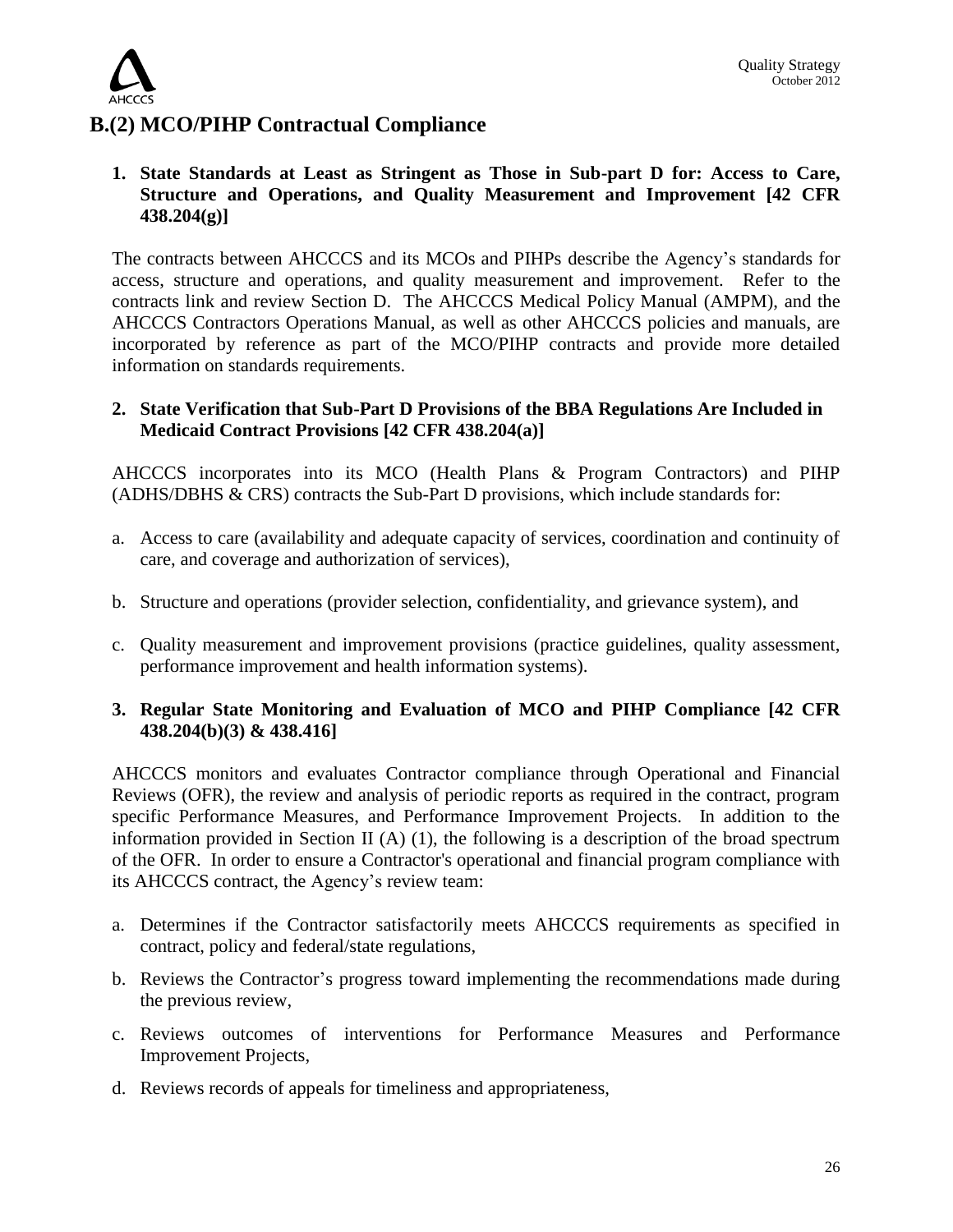

- e. Determines if the Contractor is in compliance with its own policies and procedures, and evaluates the effectiveness of those policies and procedures,
- f. Provides technical assistance,
- g. Identifies areas which could be improved, as well as identifying areas of noteworthy performance and accomplishment,
- h. Conducts interviews or group conferences with members of the Contractor's administrative staff, and
- i. Examines the Contractors' records, books, reports, and information systems, and**/**or those of any management company as necessary.

As a condition of its 1115 Waiver, AHCCCS performs extensive data validation. Known as encounter data, records of services provided are submitted to the Agency for all covered services including institutional, professional, dental, and medication/pharmacy services, with each having its own format. AHCCCS also performs annual validation studies on Contractor data to ensure that the data has been reported in a timely manner, is accurate, and complete. Since sanctions may be imposed on the Contractor, based on the results of the data validation studies, the Agency provides technical assistance and training to the Contractors to support the Contractor's ability to meet AHCCCS requirements. OFR and data validation results are reported to CMS in accordance with the 1115 Waiver Terms and Conditions.

Through its collaboration with the CMS, AHCCCS maintains a "checklist for managed care contract approval." This checklist provides detailed explanations of standards and indicates where standards are located in the contract.

## **4. For MCOs, Intermediate Sanctions that Meet the Requirements of Sub-Part I [42 CFR 438.204(e)]**

AHCCCS may impose monetary sanctions, and/or suspend, deny, refuse to renew, or terminate a contract or any related subcontracts in accordance with Arizona Administrative Code, R9-22- 606, and the terms of the contract and applicable Federal or State regulations. Written notice will be provided to the Contractor specifying the sanction to be imposed, the grounds for the sanction, and either the length of suspension or the amount of capitation prepayment to be withheld. The Contractor may appeal the decision to impose a sanction in accordance with 9 A.A.C. 34. Intermediate sanctions may be imposed for, but are not limited to the following actions:

- a. Substantial failure to provide medically necessary services that the Contractor is required to provide**,** under the terms of its AHCCCS contract, to its enrolled members,
- b. Imposition of premiums or charges in excess of the amount allowed under the AHCCCS 1115 Waiver,
- c. Discrimination among members on the basis of their health status or need for health care services,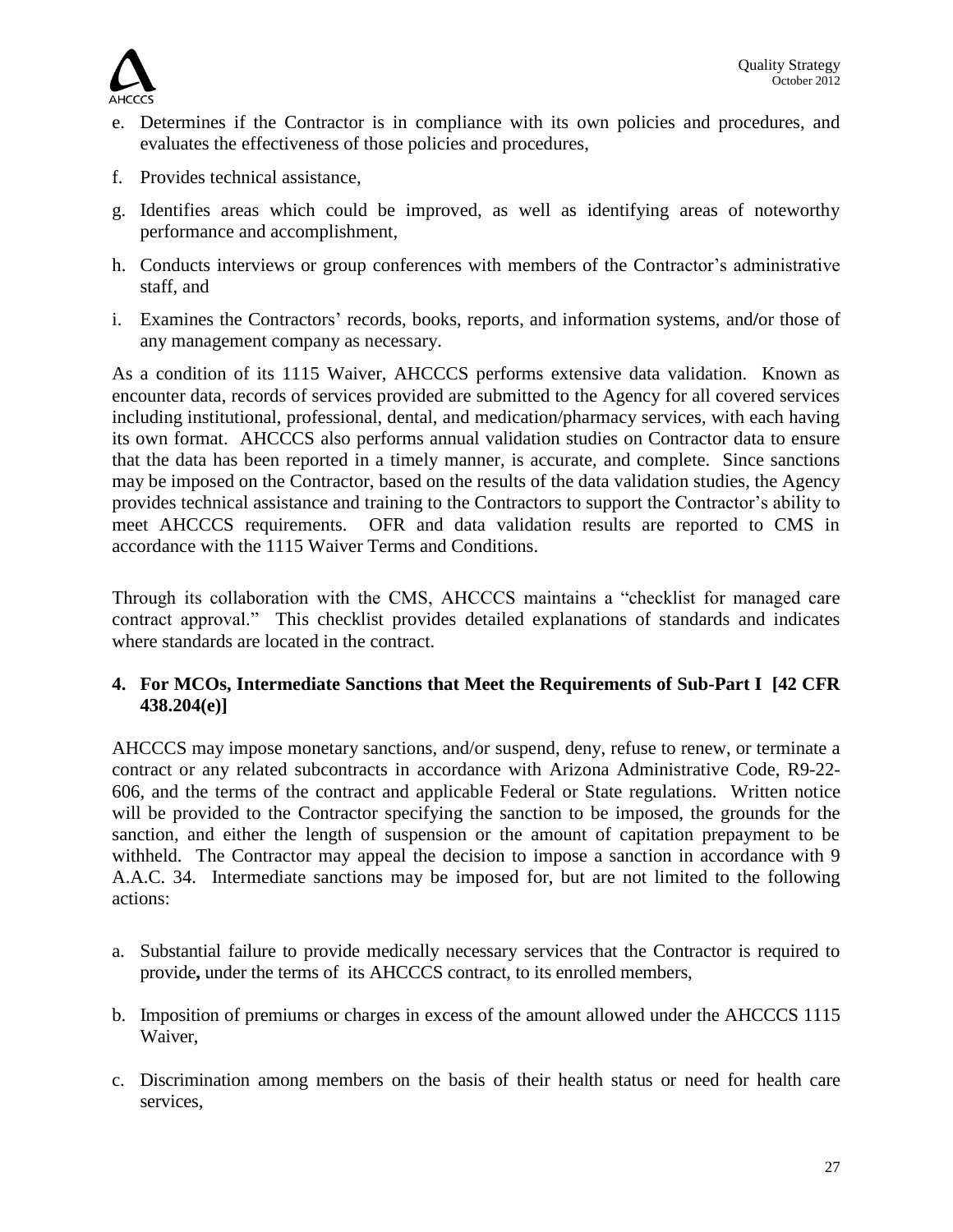

- d. Misrepresentation or falsification of information furnished to CMS or AHCCCS,
- e. Misrepresentation or falsification of information furnished to an enrollee, potential enrollee, or provider,
- f. Failure to comply with the requirement for physician incentive plan as delineated in contract,
- g. Distribution directly, or indirectly, through any agent or independent contractor, of marketing materials that have not been approved by AHCCCS or that contain false or materially misleading information,
- h. Failure to meet AHCCCS Financial Viability Standards,
- i. Material deficiencies in the Contractor's provider network,
- j. Failure to meet quality of care and quality management requirements,
- k. Failure to meet AHCCCS encounter standards,
- l. Violation of other applicable state or federal laws or regulations,
- m. Failure to fund accumulated deficit in a timely manner,
- n. Failure to increase the Performance Bond in a timely manner, and
- o. Failure to comply with any other contract provisions.

AHCCCS may impose the following types of intermediate sanctions:

- a. Civil monetary penalties,
- b. Appointment of temporary management for a Contractor as provided in 42 CFR 438.706 and A.R.S. §36-2903,
- c. Allowing members the right to terminate enrollment without cause and notifying the affected members of their right to dis-enroll,
- d. Suspension of all new enrollment, including auto assignments, after the effective date of the sanction,
- e. Suspension of payment for recipients enrolled after the effective date of the sanction until CMS or AHCCCS is satisfied that the reason for imposition of the sanction no longer exists and is not likely to recur, and
- f. Additional sanctions allowed under statute or regulation that address areas of noncompliance.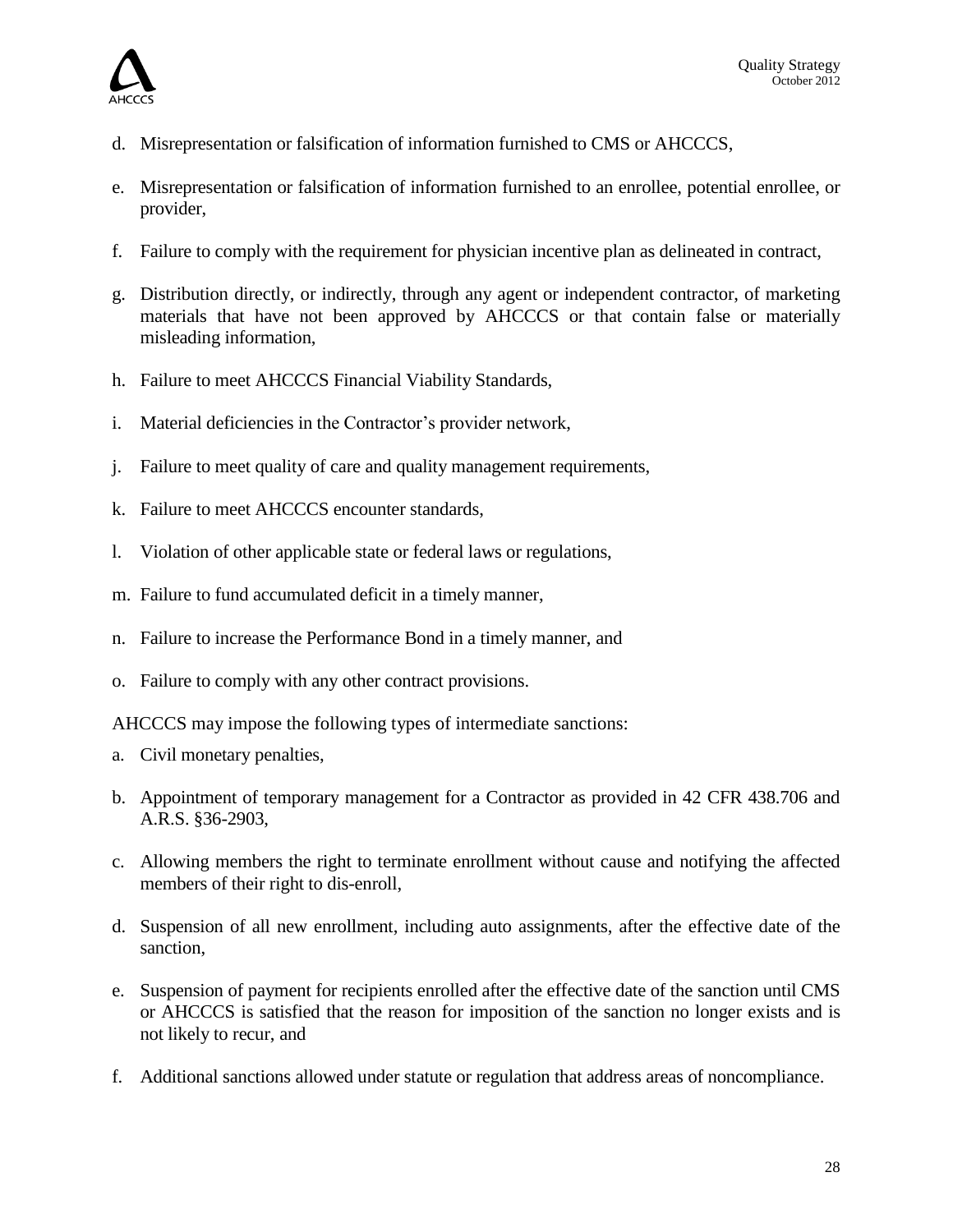

Prior to the imposition of a sanction for non-compliance, AHCCCS may provide a written cure notice to the Contractor regarding the details of the non-compliance. The cure notice will specify the period of time during which the Contractor must bring its performance back into compliance with contract requirements. If, at the end of the specified time period, the Contractor has complied with the cure notice requirements, the Agency may take no further action. If, however, the Contractor has not complied with the cure notice requirements, AHCCCS will proceed with the imposition of sanctions.

AHCCCS' Sanctions Policy 408, in the AHCCCS Contractors Operations Manual, describes Contractor requirements in accordance with 42 CFR 438, Subpart I. The Policy cites the types of sanctions and subsequent monetary penalties or other actions that may result if a Contractor fails to adhere to the provisions of the Medicaid Managed Care program or contractual requirements.

## **C. Evolution of Health Information Technology**

## **1. Information System that Supports Initial and Ongoing Operations and Review of Established Quality Strategy [42 CFR 438.204(f)]**

AHCCCS has mechanisms in place to ensure that its Contractors maintain information systems that collect, analyze, integrate, and report data, and can achieve the strategy objectives of the AHCCCS program. Contractors are required to have available claims processing and management information sufficient to support provider payments and data reporting between themselves and AHCCCS. Contractors must also collect service-specific procedures and diagnosis data, encounters, and maintain detailed records of remittances to providers. AHCCCS assesses Contractors' data accuracy and completeness.

**PMMIS** - AHCCCS uses an integrated information infrastructure to satisfy the processing and reporting needs of the MCOs and PIHPs. The system is known as the Prepaid Medical Management Information System (PMMIS). It is composed of eleven core subsystems, five reporting and quality oversight subsystems, and a security subsystem. PMMIS provides extensive information, retrieval, and reporting capabilities to satisfy the data needs of the Agency, CMS, other state and federal agencies, counties, Contractors, providers and members. The system processes Contractor encounters for all AHCCCS members and supports the monitoring of service utilization, quality of care, and program expenditures. PMMIS is a mature system that has been modified over time to accommodate the growing and changing needs of the AHCCCS program.

**ADDS** - The AHCCCS Data Decision Support System (ADDS) provides data for performance measures, utilization data (including the ability to conduct analysis by type of treatment or provider), recipient enrollment and demographic information, and specialized queries. When ADDS was developed, the Agency incorporated HEDIS® measures, including many that had not been previously used by AHCCCS, into the data warehouse. There are now more than 100 separate measures, ranging from Adolescent Well Care Visits to Use of Imaging Studies for Low Back Pain that can be selected to monitor and improve quality. Results for these measures can be analyzed by individual Contractor, geographic area, race/ethnicity, and specific beneficiary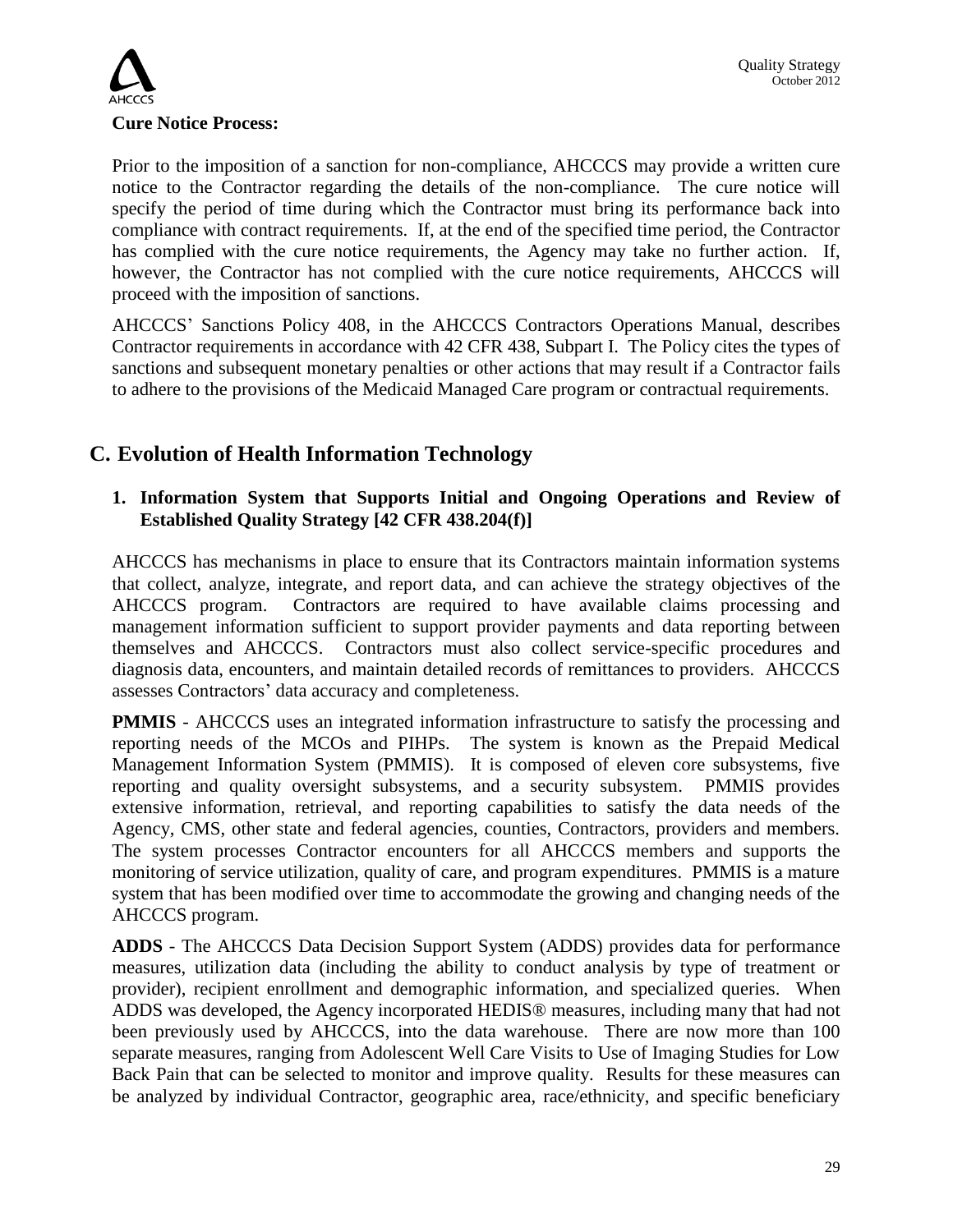

categories. This allows the Agency and its Contractors to target efforts where improvement is needed and likely to be most beneficial. ADDS data for performance measures is compared with performance measure data reported by Contractors to identify trends and potential gaps in completeness or reliability.

## **Health Information Exchange start up by the Health Information Network of Arizona (HINAz)**

Since 2010, the Health Information Exchange (HIE) environment in Arizona has been managed by the private sector, although the state government is an invested stakeholder. Arizona's HIE, formerly called the Arizona Medical Information Exchange or AMIE project, is being developed and managed by the Health Information Network of Arizona (HINAz). In the past year, HINAz has created a new board of directors, established new bylaws and governance structure, and developed new legal policies and participation agreements. HINAz underwent a technology assessment to identify a vendor that could act as their technology partner to implement HIE and created a sustainable business plan by establishing a subscription fee schedule for Phase I of their HIE operations.

HINAz announced in September, 2011 that they would be launching their "robust" health information exchange over the course of the next few months. Since then, the organization has successfully signed twenty different health care organizations/health care systems including AHCCCS. It is expected that data sharing will begin in fall 2012.

HINAz will use a phased implementation approach. Phase 1 is for a limited set of participants to test that the technology performs accurately, is consistent and replicable. Phase 2 is open to all entities eligible to patient information. Phase 1 is expected to last between 6 and 9 months; there are currently four hospitals testing the data sharing system. The data that will be involved will be medications history from Sure-scripts and utilization data from each hospital. The following information will be included:

- Admissions, Discharges and Transfer (ADT) information
- Lab and Radiology reports
- Discharge information from EDs, including in-patient and observation services
- SonoraQuest Labs will be providing at least two years of lab reports and Electronic Health Record (EHR) data that has been collected such as problem lists, allergies, etc.

For AHCCCS, there are three main reasons to participate in a state level health information exchange:

- AHCCCS members are located statewide and information about their health care needs to come from their providers which are in every county of the state.
- As the Medicaid EHR Incentive program administrator, AHCCCS needs to ensure that its biggest trading partners are engaged in adoption of certified technology that can improve care coordination efforts and meet current and future levels of information exchange requirements that will be found in Stages 2 and 3 of Meaningful Use. The priority for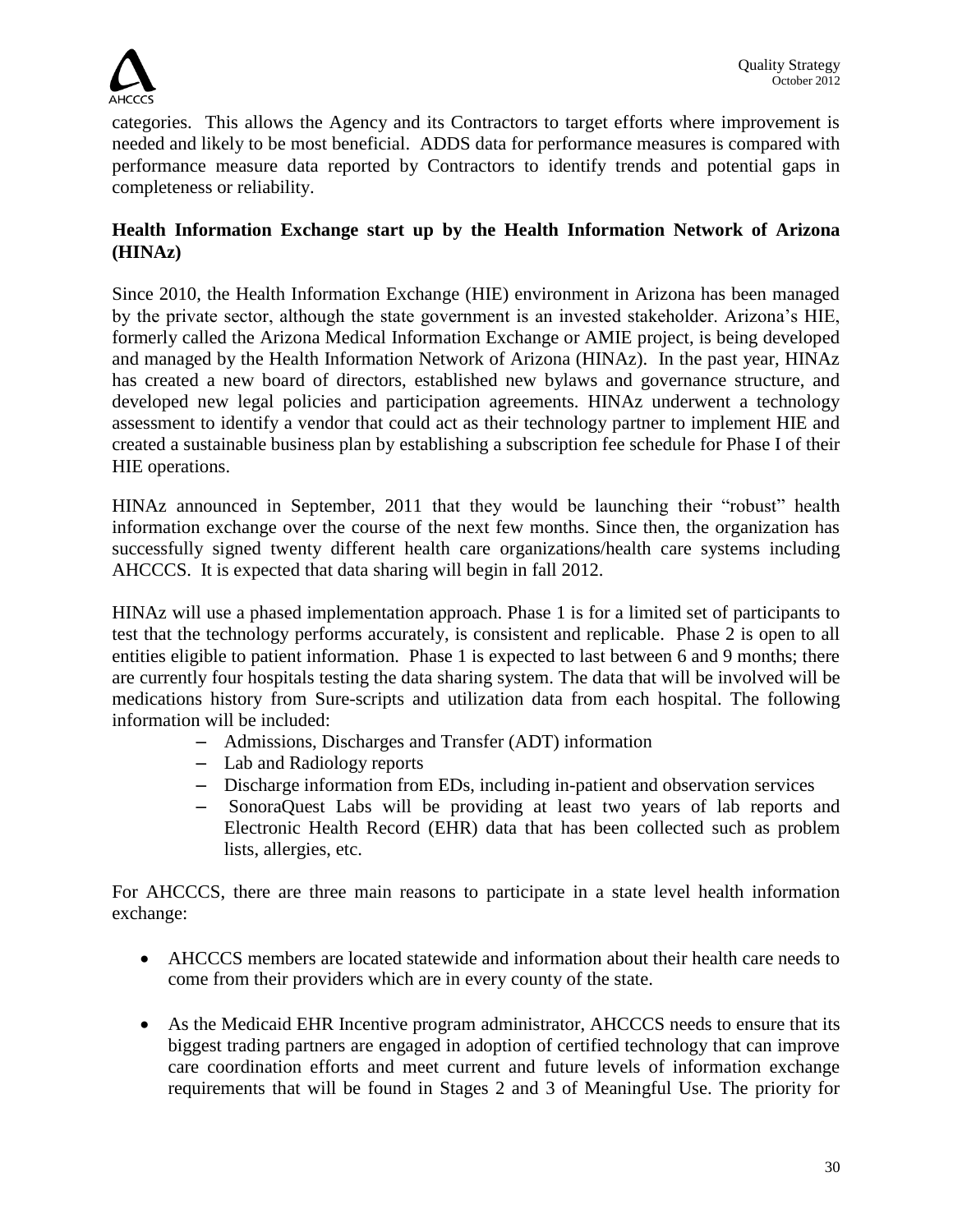

AHCCCS is to ensure that any interested Medicaid provider can meet information exchange requirements found in Meaningful Use.

• Health care providers have indicated that they are only interested in participating in one Health Information Exchange as it alleviates duplication of efforts and administrative costs. Commercial and Medicaid health plans, hospitals, laboratories, Federally Qualified Health Centers (FQHCs) and other health care organizations are willing to provide governance and oversight to a state level information exchange. By having AHCCCS join and be a part of the state level governance, AHCCCS is supporting the business strategy adopted by the providers.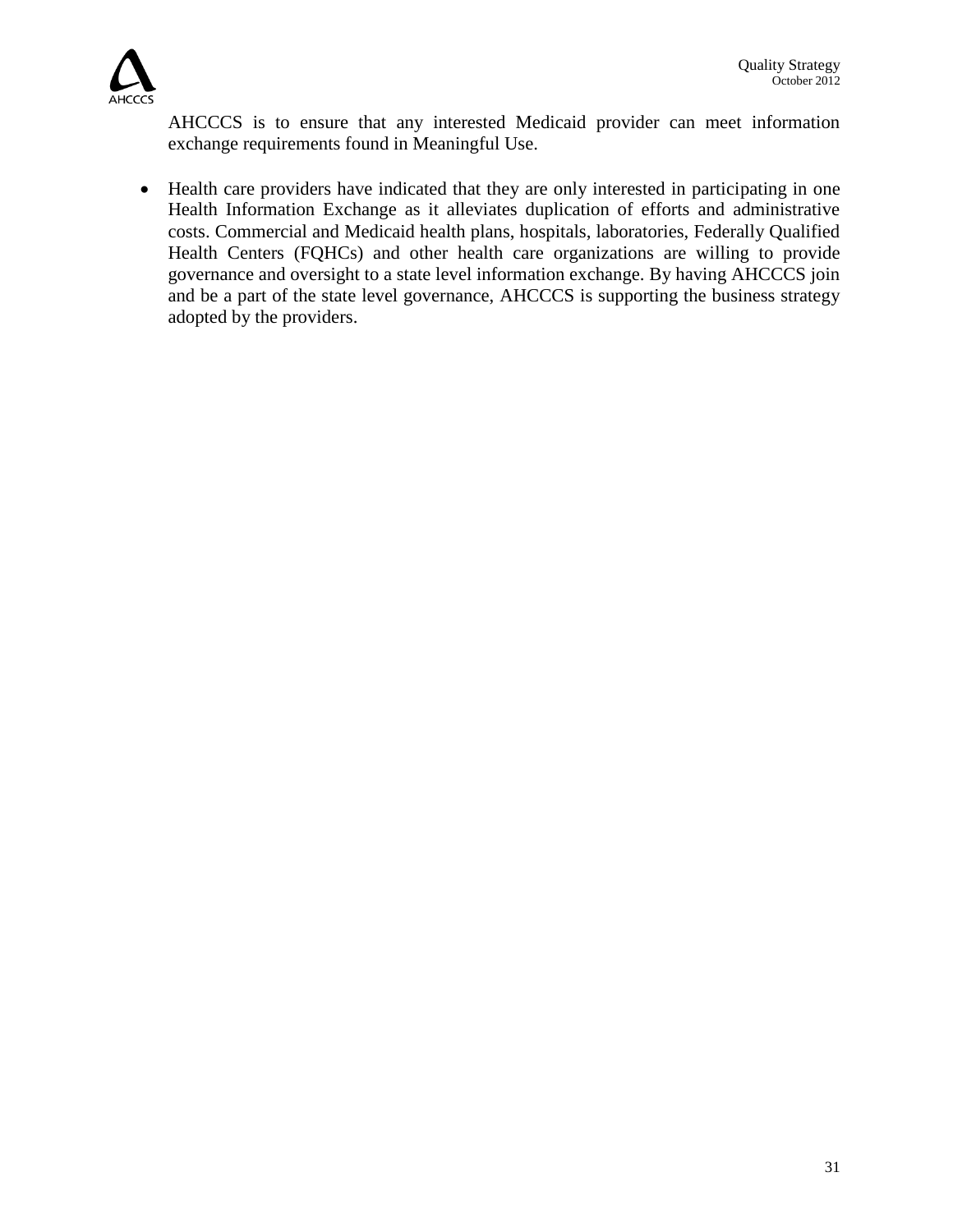

## **SECTION III: IMPROVEMENT/INTERVENTION**

AHCCCS has numerous process improvement and intervention strategies in place to achieve the goals and objectives noted in the "Quality Strategy Objectives" portion of Section I B. The general and specific methodologies used by AHCCCS are thoroughly explained in Sections I and II. Specific activities and progress are described in the AHCCCS Reports noted in the Preface.

AHCCCS has several projects under development as well as under consideration pending baseline reporting of targeted information. The following are key projects and interventions under development:

## **A. [Health](http://www.ahcccs.state.az.us/eHealth/) Information Technology** (HIT)

In addition to the information provided in Section II, HIT is expected to:

- 1. Improve quality of care oversight and quality transparency through the provision of timely performance information.
- 2. Improve care coordination for chronic diseases, and foster better coordination between behavioral health and physical health services.
- 3. Enhance opportunities for better self-management of chronic illnesses by beneficiaries and their families through access to personal health information and online wellness materials.
- 4. Improve care coordination through a medical home model including but not limited to members with special health care needs, chronic health conditions or those challenged with navigation of the health care system.

## **B. Pay for Performance**

- 1. AHCCCS participates in a Center For Health Care Strategies (CHCS) grant that focuses on developing pay for performance programs in Medicaid.
- 2. Pay for performance programs under consideration focus on diabetes care, asthma, and care provided in nursing homes.
- 3. Funding for the pay for performance programs is on hold due to state budget constraints.

## **C. Return on Investment**

- 1. AHCCCS is involved in a CHCS grant focused on return on investment. AHCCCS has linked this project to the CHCS pay for performance grant.
- 2. AHCCCS will be utilizing a CHCS developed tool to calculate what the return on investment would be for implementing interventions to improve quality of care outcomes.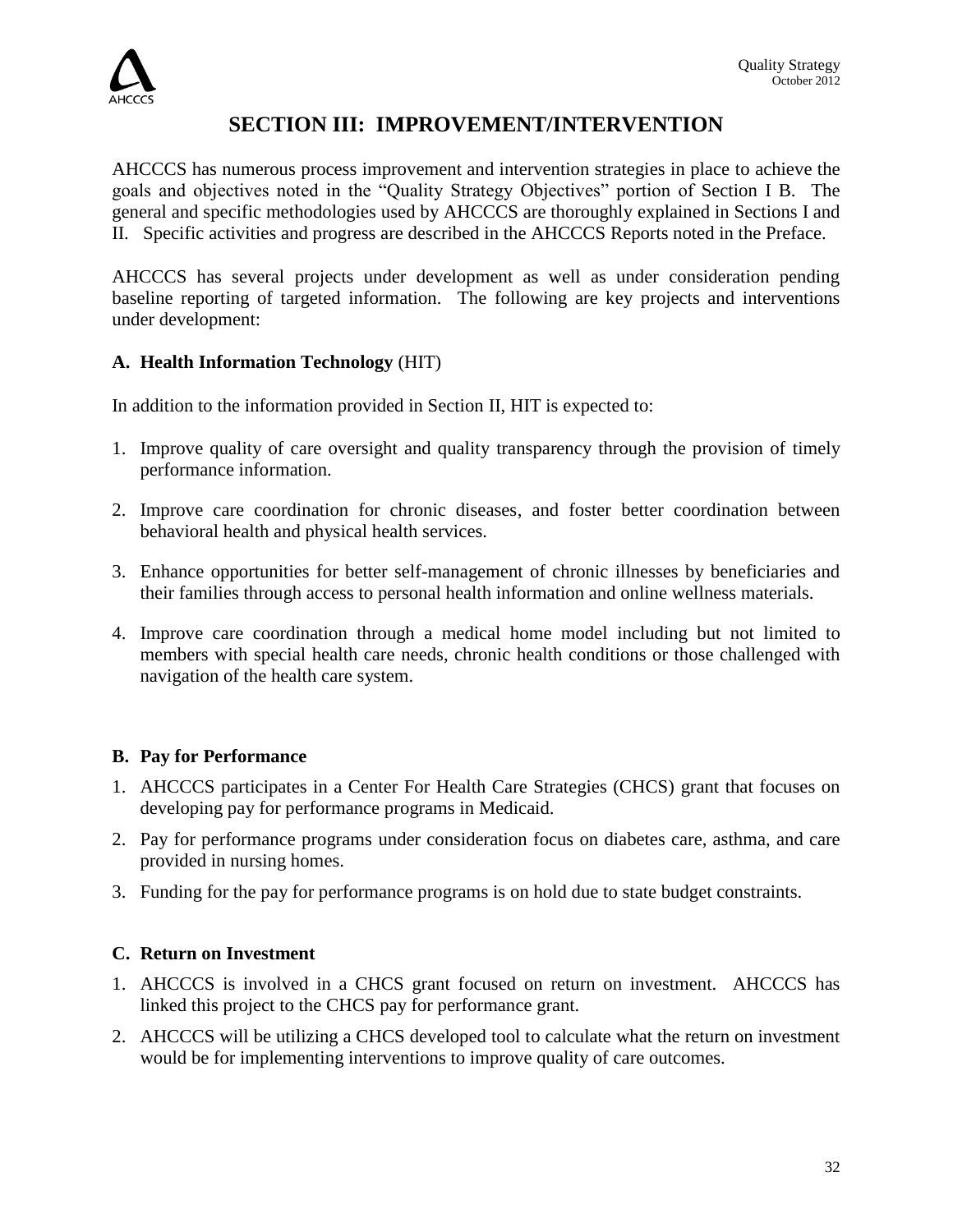

3. Outcomes from this project will be utilized to evaluate the value of investing in pay for performance programs related to other initiatives.

#### **D. Increased Contractual Performance Standards**

AHCCCS realigned the reporting of targeted information to the contractual Performance Standards that would better align minimum performance levels and benchmarks with the most current HEDIS® means and percentiles for Medicaid managed care organizations, as reported by the National Committee for Quality Assurance. This mechanism is designed to ensure that; overall, measures of quality meet or exceed national averages for Medicaid and CHIP enrollees.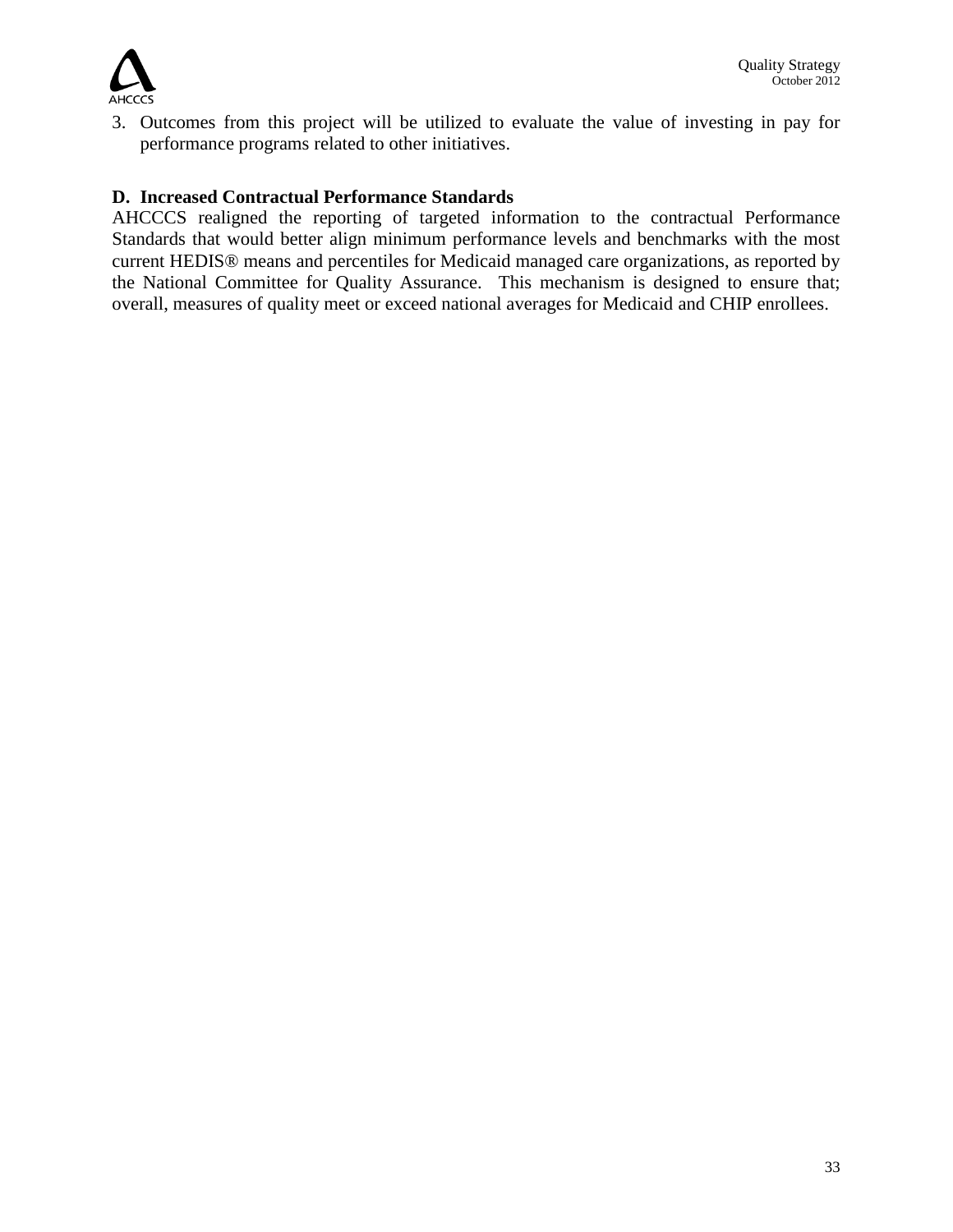

## **SECTION IV: STRATEGY EFFECTIVENESS**

In general the effectiveness of the strategies described in this document can be evaluated by the data that is collected and analyzed on an ongoing basis; trends; and comparisons with goals and benchmarks that are established and reviewed on a continuum. Examples of these data include results of performance measures and performance improvement projects, as well as other data reported by Contractors, such as quality of care concerns. The frequency of the evaluations and the reporting requirements are noted in Section II of this document and in Contract. The Quality Strategy is considered a companion document to the External Quality Review Organization (EQRO) reports.

The EQRO reports encompass specific details of the assessment, results and recommendations related to the goals and strategies found in this document. This information is used to assess the effectiveness of the currently stated goals and strategies and provides a roadmap for potential changes and new goals/strategies. To review this information for the acute and long term care MCOs and the PIHPs, refer to the AHCCCS website as noted in the preface.

Strategy effectiveness, progress and updates for the Quality Assessment and Performance Improvement Strategy are also reported in Attachment II, "Quality Assurance/Monitoring Activity," of the Section 1115 Quarterly Report. This report describes Quality Assurance/Monitoring Activities of AHCCCS during the quarter, as required in STC 26 of the State's Section 1115 Waiver. The report also includes updates on implementation of the AHCCCS Quality Assessment and Performance Improvement Strategy, in accordance with Balanced Budget Act (BBA) requirements. The report may be found on the AHCCCS website as noted in the preface.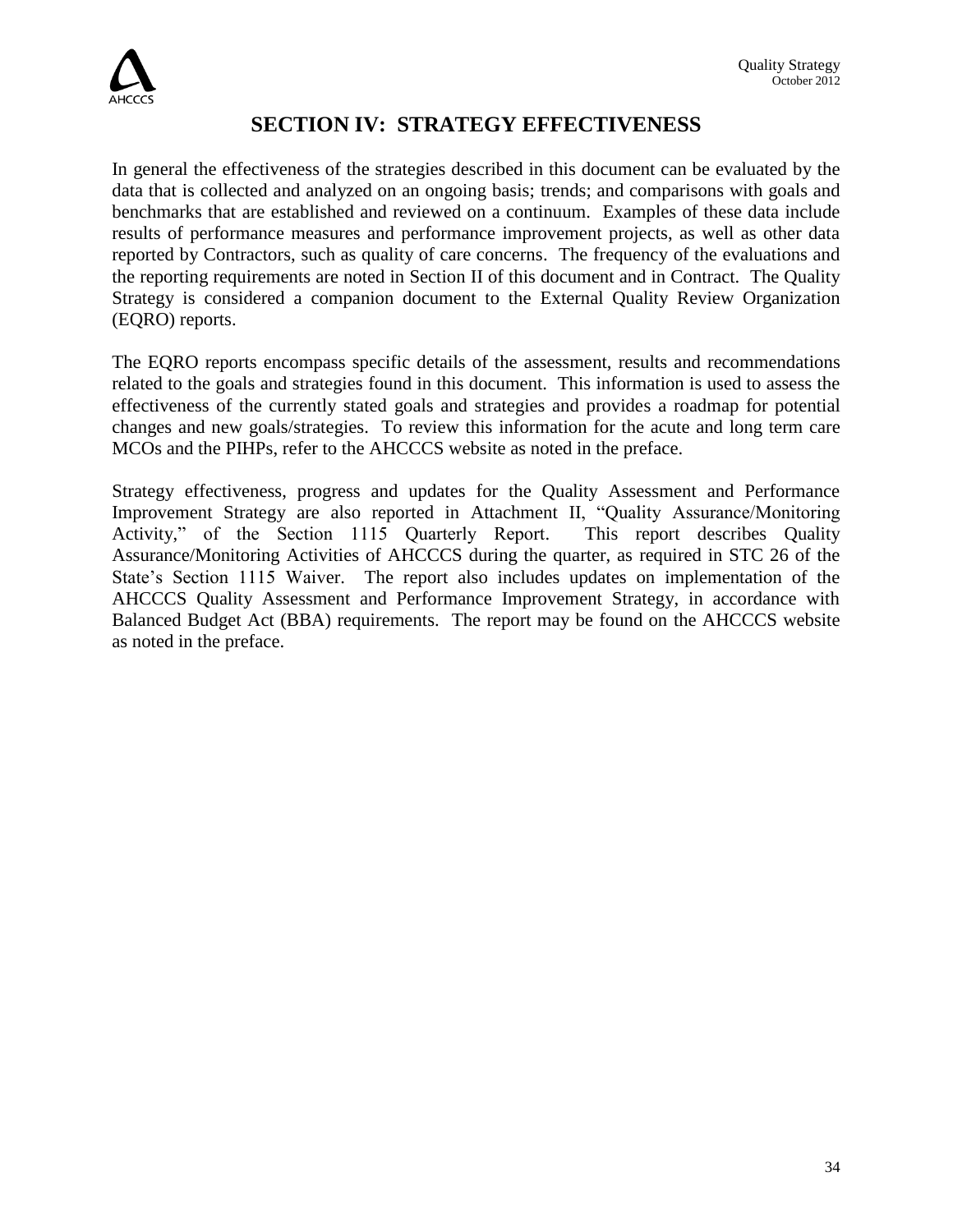## **SECTION V: CONCLUSION**

Improving and/or maintaining members' health status as well as increasing the potential for resilience and functional health status for members with chronic conditions is at the core of the Quality Strategy. AHCCCS uses a variety of modalities to drive quality through the system to achieve improvements and successes. AHCCCS' culture of quality is sustained by the combination of oversight and collaboration provided in the form of:

- 1. OFRs, which identify accomplishments and areas of improvement. The OFR is an effective vehicle for discovering best practices that can be shared with all Contractors.Corrective Action Plans (CAPs) are developed as necessary. CAPS function as a tool to follow up where improvement is needed;
- 2. Performance Measures, such as standards for children's dental care and timely prenatal care, which demonstrate an overall improvement and for which corrective measures are in place as necessary;
- 3. Performance Improvement Projects, such as the project to improve the use of Advance Directives among ALTCS members, as documented in their health records. By documenting one's wishes for end-of-life care, it is assured that families and physicians are aware of the treatment that a member does or does not want when that person is no long able to make those wishes known.
- 4. Consumer inspired projects such as the Spouse as Paid Caregiver program and the Self-Directed Attendant Care Program that continue to expand the ALTCS HCBS network and provide more choices for ALTCS members;
- 5. Collaborative projects, such as the coordination of the oversight of nursing/Assisted Living Home facilities, which has reduced the burden on nursing/Assisted Living Home facilities and freed time for Contractor resources to evaluate and improve monitoring and oversight of the home and community based program, much of which has far less state licensure oversight;
- 6. Federal initiatives, such as that led by the Agency for Healthcare Research and Quality (AHRQ), which is focusing on collaborative opportunities to develop quality-based pay-forperformance programs and value based purchasing. Working with other states and employers in Community Purchasing Groups, AHCCCS is participating in the development of a pay-for-performance program that rewards evidence-based care resulting in quality outcomes to members, and discourages negative outcomes;
- 7. Federal/State Systems based initiative that will enhance member self-management and provide more immediate access to member information for physicians**,** and
- 8. A continual flow of information and synergy with all stakeholders as noted in this document.